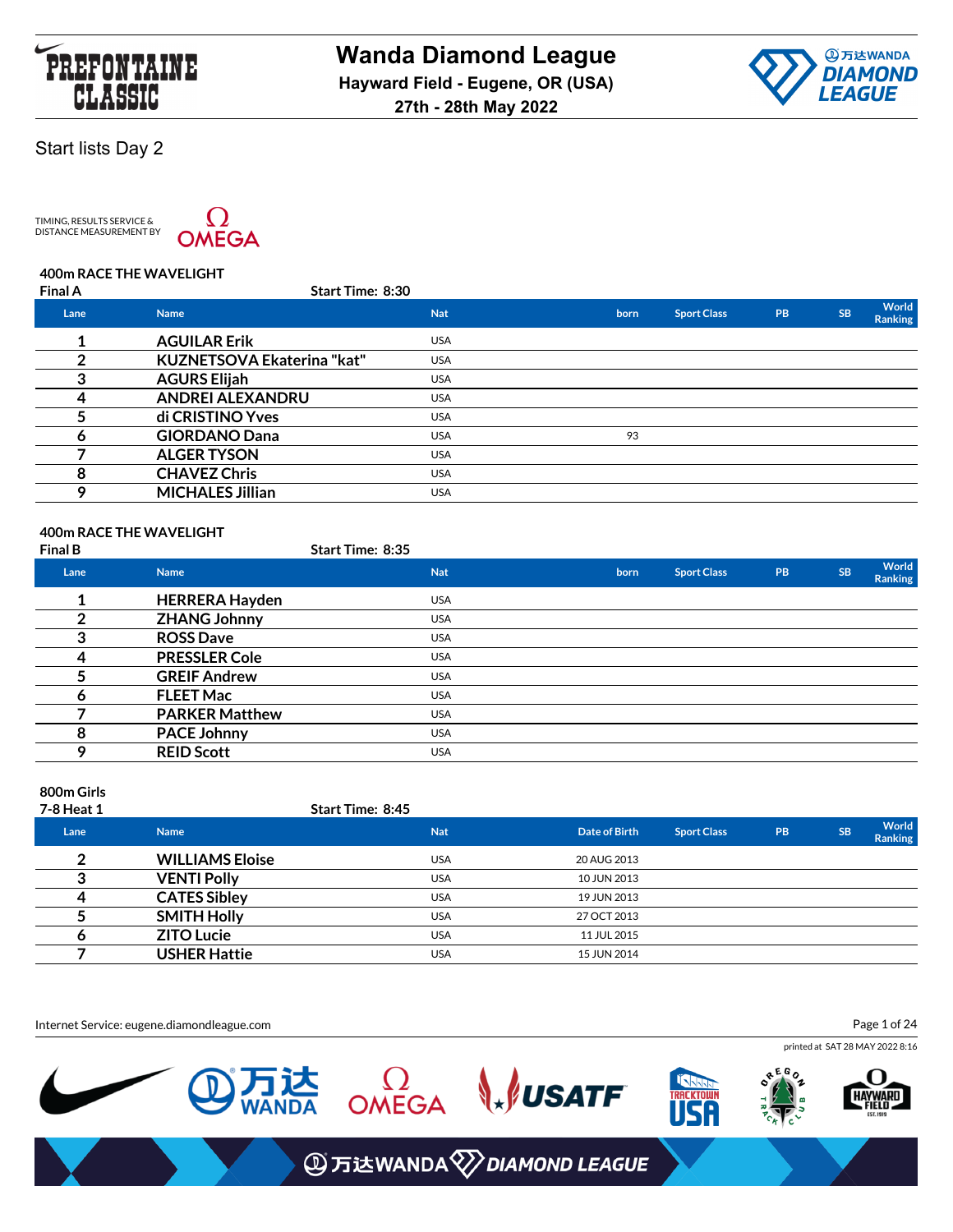



### **800m Girls**

| 7-8 Heat 2 | Start Time: 8:45                  |            |               |                    |           |           |                                |
|------------|-----------------------------------|------------|---------------|--------------------|-----------|-----------|--------------------------------|
| Lane       | <b>Name</b>                       | <b>Nat</b> | Date of Birth | <b>Sport Class</b> | <b>PB</b> | <b>SB</b> | <b>World</b><br><b>Ranking</b> |
|            | <b>BURLANDO GRABOYES Giovanna</b> | <b>USA</b> | 1 FEB 2015    |                    |           |           |                                |
|            | <b>POUDEL Arya</b>                | <b>USA</b> | 2 JUL 2015    |                    |           |           |                                |
|            | <b>DARLINGTON Kara</b>            | <b>USA</b> | 21 JUL 2014   |                    |           |           |                                |
|            | <b>COPPA Carina</b>               | <b>USA</b> | 12 MAR 2015   |                    |           |           |                                |
|            | <b>POUDEL Karma</b>               | <b>USA</b> | 10 AUG 2013   |                    |           |           |                                |
|            |                                   |            |               |                    |           |           |                                |

### **800m Boys**

| 7-8 Heat 1 | Start Time: 8:55            |            |               |                    |           |           |                         |
|------------|-----------------------------|------------|---------------|--------------------|-----------|-----------|-------------------------|
| Lane       | <b>Name</b>                 | <b>Nat</b> | Date of Birth | <b>Sport Class</b> | <b>PB</b> | <b>SB</b> | World<br><b>Ranking</b> |
|            | <b>YATES-POLLARD August</b> | <b>USA</b> | 2 OCT 2014    |                    |           |           |                         |
| $2 - 1$    | <b>CHAVEZ Aden</b>          | <b>USA</b> | 22 NOV 2013   |                    |           |           |                         |
| $2 - 2$    | <b>HOLBROOK William</b>     | <b>USA</b> | 30 JUN 2014   |                    |           |           |                         |
| 3          | <b>BROOKS Graham A.t.</b>   | <b>USA</b> | 8 JUL 2014    |                    |           |           |                         |
| $4 - 1$    | <b>FLORES Drake</b>         | <b>USA</b> | 10 JUL 2014   |                    |           |           |                         |
| $4 - 2$    | <b>DURKEE Bergen</b>        | <b>USA</b> | 2 AUG 2014    |                    |           |           |                         |
| 5          | <b>GARDNER Wyatt</b>        | <b>USA</b> | 13 JAN 2015   |                    |           |           |                         |
| $6 - 1$    | <b>SUTTER Jude</b>          | <b>USA</b> | 2 JAN 2014    |                    |           |           |                         |
| $6 - 2$    | <b>VRTISKA Beckham</b>      | <b>USA</b> | 12 JUL 2013   |                    |           |           |                         |
|            | <b>McCARTNEY Joe</b>        | <b>USA</b> | 24 SEP 2013   |                    |           |           |                         |
| 8          | <b>JOZWIAK Gilbert</b>      | <b>USA</b> | 29 SEP 2013   |                    |           |           |                         |
| 9          | <b>PUGIA Emmanuel</b>       | <b>USA</b> | 19 JUL 2013   |                    |           |           |                         |

Internet Service: eugene.diamondleague.com

Page 2 of 24

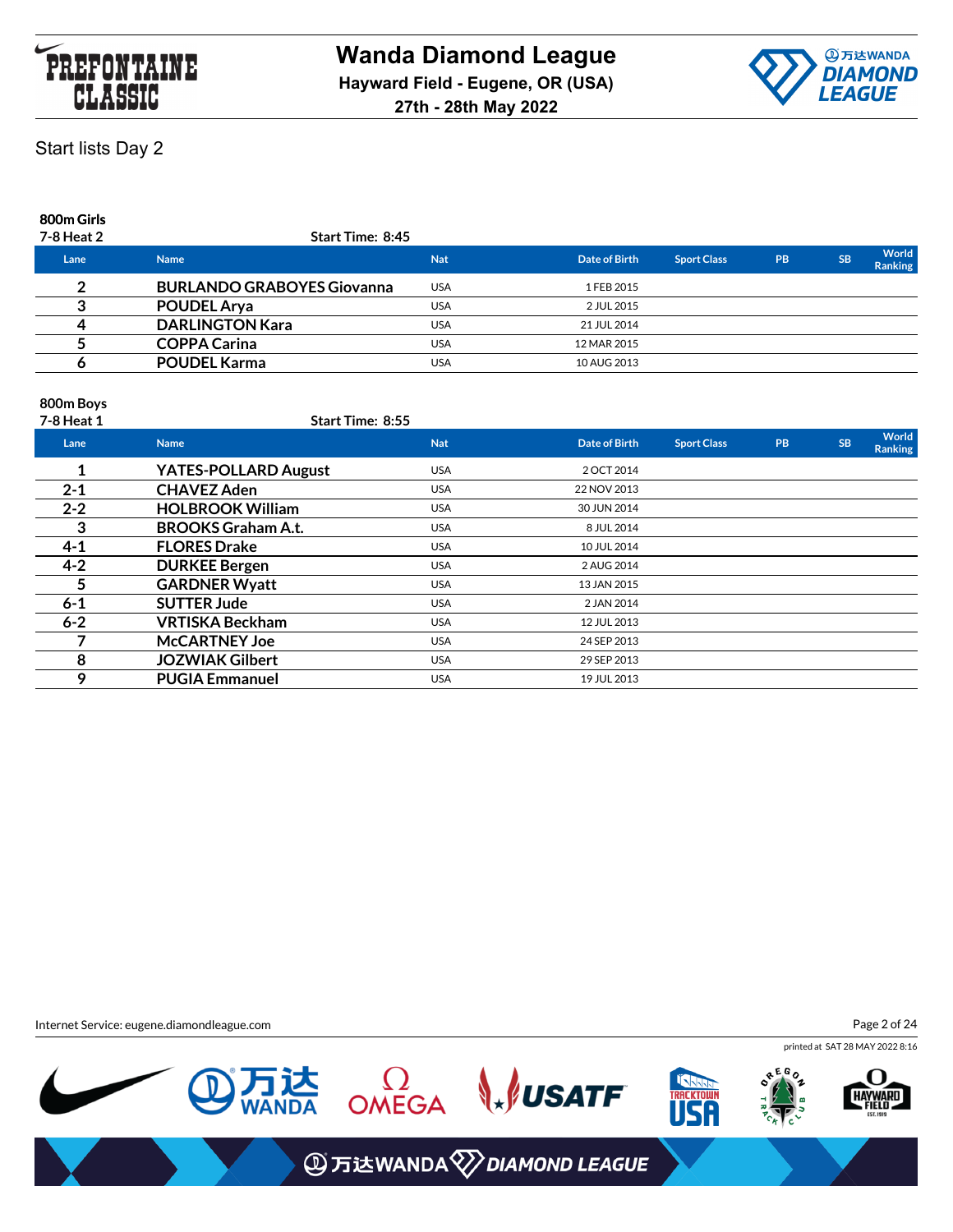



**800m Boys**

| 7-8 Heat 2 |                       | <b>Start Time: 8:55</b> |               |                    |           |           |                         |
|------------|-----------------------|-------------------------|---------------|--------------------|-----------|-----------|-------------------------|
| Lane       | <b>Name</b>           | <b>Nat</b>              | Date of Birth | <b>Sport Class</b> | <b>PB</b> | <b>SB</b> | World<br><b>Ranking</b> |
|            | <b>HENDERSHOT Max</b> | <b>USA</b>              | 31 JAN 2014   |                    |           |           |                         |
| $2 - 1$    | <b>MURRAY Carson</b>  | <b>USA</b>              | 27 MAR 2014   |                    |           |           |                         |
| $2 - 2$    | <b>POTTER Jakob</b>   | <b>USA</b>              | 28 NOV 2013   |                    |           |           |                         |
| 3          | <b>O'BRIEN Liam</b>   | <b>USA</b>              | 26 FEB 2014   |                    |           |           |                         |
| $4 - 1$    | <b>RUSCIO Remy</b>    | <b>USA</b>              | 28 JUL 2014   |                    |           |           |                         |
| $4 - 2$    | <b>FEDERSPIEL EII</b> | <b>USA</b>              | 4 APR 2014    |                    |           |           |                         |
| 5.         | <b>TOMMACK Sammy</b>  | <b>USA</b>              | 29 DEC 2014   |                    |           |           |                         |
| $6 - 1$    | <b>BECK Parker</b>    | <b>USA</b>              | 12 JUL 2013   |                    |           |           |                         |
| $6 - 2$    | <b>BASTIAENS Liam</b> | <b>USA</b>              | 26 AUG 2014   |                    |           |           |                         |
|            | <b>BURNS Aj</b>       | <b>USA</b>              | 11 SEP 2014   |                    |           |           |                         |
| 8          | <b>WEAVER Ryder</b>   | <b>USA</b>              | 14 JUN 2014   |                    |           |           |                         |
| 9          | <b>HAYDEN Atlas</b>   | <b>USA</b>              | 9 MAR 2015    |                    |           |           |                         |
|            |                       |                         |               |                    |           |           |                         |

# **800m Girls**

**9-10 Heat 1 Start Time: 9:05**

| Lane    | <b>Name</b>               | <b>Nat</b> | Date of Birth | <b>Sport Class</b> | PB | <b>SB</b> | World<br><b>Ranking</b> |
|---------|---------------------------|------------|---------------|--------------------|----|-----------|-------------------------|
|         | <b>BEDNARSKI Veronica</b> | <b>USA</b> | 4 OCT 2011    |                    |    |           |                         |
| $2 - 1$ | <b>BUXMAN Ashley</b>      | <b>USA</b> | 5 MAY 2013    |                    |    |           |                         |
| $2 - 2$ | <b>KYBERT-MOMJIAN Mia</b> | <b>USA</b> | 11 SEP 2011   |                    |    |           |                         |
| 3       | <b>GOODRICH Ava</b>       | <b>USA</b> | 10 JAN 2012   |                    |    |           |                         |
| 4       | <b>EVANS Skye</b>         | <b>USA</b> | 31 AUG 2012   |                    |    |           |                         |
| 5       | <b>CAMPION Ella</b>       | <b>USA</b> | 2 DEC 2011    |                    |    |           |                         |
| $6 - 1$ | <b>POUDEL Maya</b>        | <b>USA</b> | 20 OCT 2011   |                    |    |           |                         |
| $6 - 2$ | <b>BRADLEY Annabelle</b>  | <b>USA</b> | 25 APR 2012   |                    |    |           |                         |
|         | <b>FEDERSPIEL Laurel</b>  | <b>USA</b> | 11 JUL 2012   |                    |    |           |                         |
| 8       | <b>LOEBNER Shannon</b>    | <b>USA</b> | 4 OCT 2011    |                    |    |           |                         |
| О       | <b>VANDERMEER Alanna</b>  | <b>USA</b> | 4 MAY 2012    |                    |    |           |                         |

Internet Service: eugene.diamondleague.com

Page 3 of 24

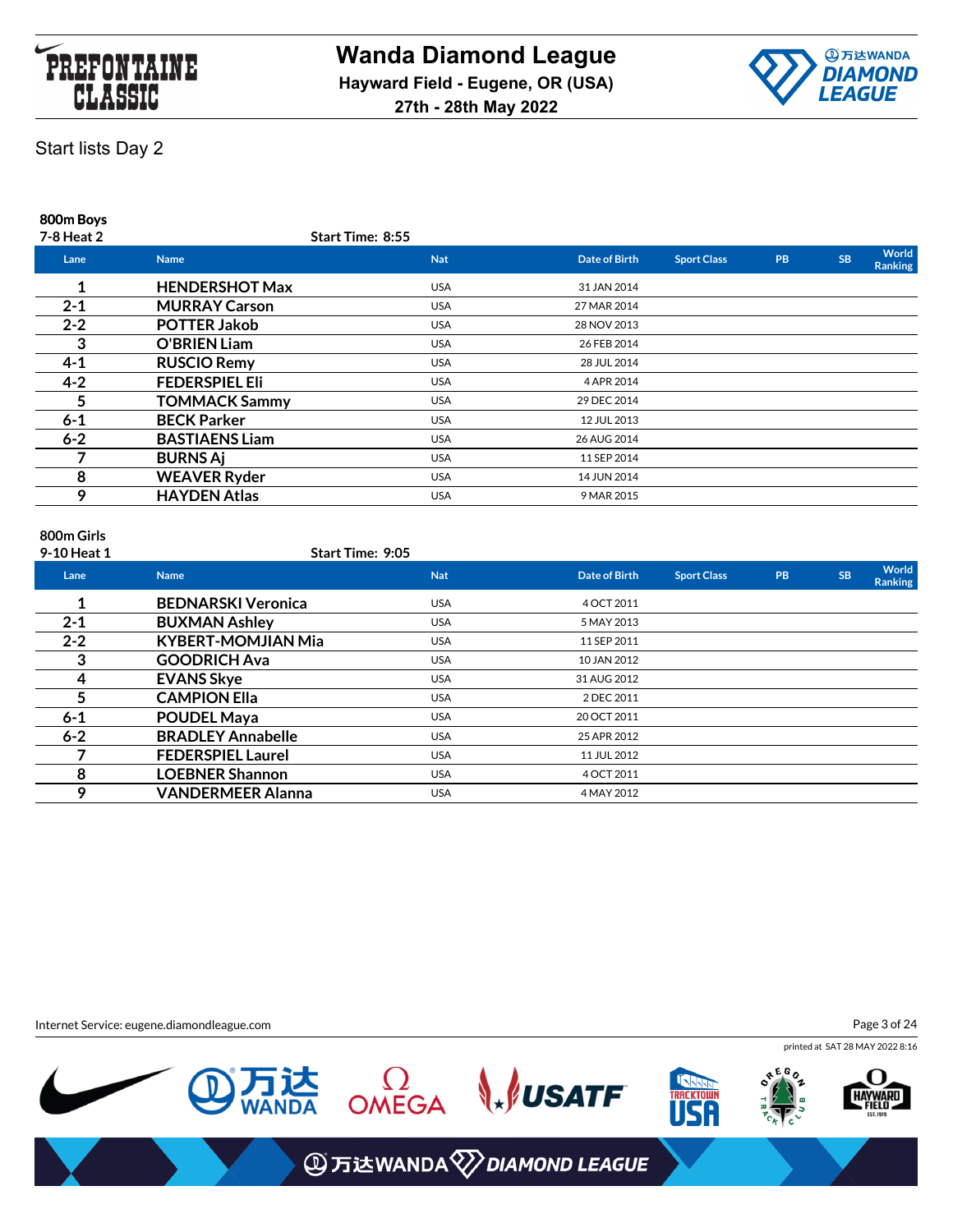



### **800m Girls**

| 9-10 Heat 2 | Start Time: 9:05             |            |               |                    |           |           |                         |
|-------------|------------------------------|------------|---------------|--------------------|-----------|-----------|-------------------------|
| Lane        | <b>Name</b>                  | <b>Nat</b> | Date of Birth | <b>Sport Class</b> | <b>PB</b> | <b>SB</b> | World<br><b>Ranking</b> |
|             | <b>DINSMORE Paige</b>        | <b>USA</b> | 17 NOV 2012   |                    |           |           |                         |
| $2 - 1$     | <b>MILLER Eilidh</b>         | <b>USA</b> | 10 DEC 2012   |                    |           |           |                         |
| $2 - 2$     | <b>SAGMILLER Saiya</b>       | <b>USA</b> | 15 NOV 2011   |                    |           |           |                         |
|             | <b>SIMS Ava</b>              | <b>USA</b> | 19 MAR 2013   |                    |           |           |                         |
|             | <b>BROOKS Annabelle E</b>    | <b>USA</b> | 5 MAY 2013    |                    |           |           |                         |
|             | <b>KOFRANEK Summer</b>       | <b>USA</b> | 9 JAN 2013    |                    |           |           |                         |
| n           | <b>KRONENWETTER Anabelle</b> | <b>USA</b> | 3 JAN 2013    |                    |           |           |                         |
|             | McELLIGOTT Sayuri            | <b>USA</b> | 22 APR 2013   |                    |           |           |                         |
| 8           | <b>RUSCIO Ryla</b>           | <b>USA</b> | 10 SEP 2012   |                    |           |           |                         |
| 9           | <b>McCARTNEY Zoe</b>         | <b>USA</b> | 26 MAR 2012   |                    |           |           |                         |
|             |                              |            |               |                    |           |           |                         |

### **800m Boys**

| 9-10 Heat 1 |                        | Start Time: 9:15 |            |               |                    |    |           |                  |
|-------------|------------------------|------------------|------------|---------------|--------------------|----|-----------|------------------|
| Lane        | <b>Name</b>            |                  | <b>Nat</b> | Date of Birth | <b>Sport Class</b> | PB | <b>SB</b> | World<br>Ranking |
| 1           | <b>USHER Alex</b>      |                  | <b>USA</b> | 8 JUN 2012    |                    |    |           |                  |
| $2 - 1$     | <b>MEAD Ace</b>        |                  | <b>USA</b> | 22 AUG 2011   |                    |    |           |                  |
| $2 - 2$     | <b>FLORES Xavier</b>   |                  | <b>USA</b> | 18 DEC 2011   |                    |    |           |                  |
| 3           | <b>HOLBROOK Aidan</b>  |                  | <b>USA</b> | 10 AUG 2012   |                    |    |           |                  |
| $4 - 1$     | <b>SWANSON Finnley</b> |                  | <b>USA</b> | 14 NOV 2011   |                    |    |           |                  |
| $4 - 2$     | <b>FULLERTON James</b> |                  | <b>USA</b> | 26 DEC 2011   |                    |    |           |                  |
| 5           | <b>VOEVODIN Nikita</b> |                  | <b>USA</b> | 18 JAN 2012   |                    |    |           |                  |
| $6 - 1$     | <b>MANNING Liam</b>    |                  | <b>USA</b> | 20 OCT 2011   |                    |    |           |                  |
| $6 - 2$     | <b>HAGEN Josias</b>    |                  | <b>USA</b> | 27 JAN 2013   |                    |    |           |                  |
|             | <b>BURPEE Jake</b>     |                  | <b>USA</b> | 20 OCT 2011   |                    |    |           |                  |
| 8           | <b>BENNION Carson</b>  |                  | <b>USA</b> | 25 SEP 2012   |                    |    |           |                  |
| 9           | <b>BECKER Sam</b>      |                  | <b>USA</b> | 3 APR 2012    |                    |    |           |                  |

Internet Service: eugene.diamondleague.com

Page 4 of 24

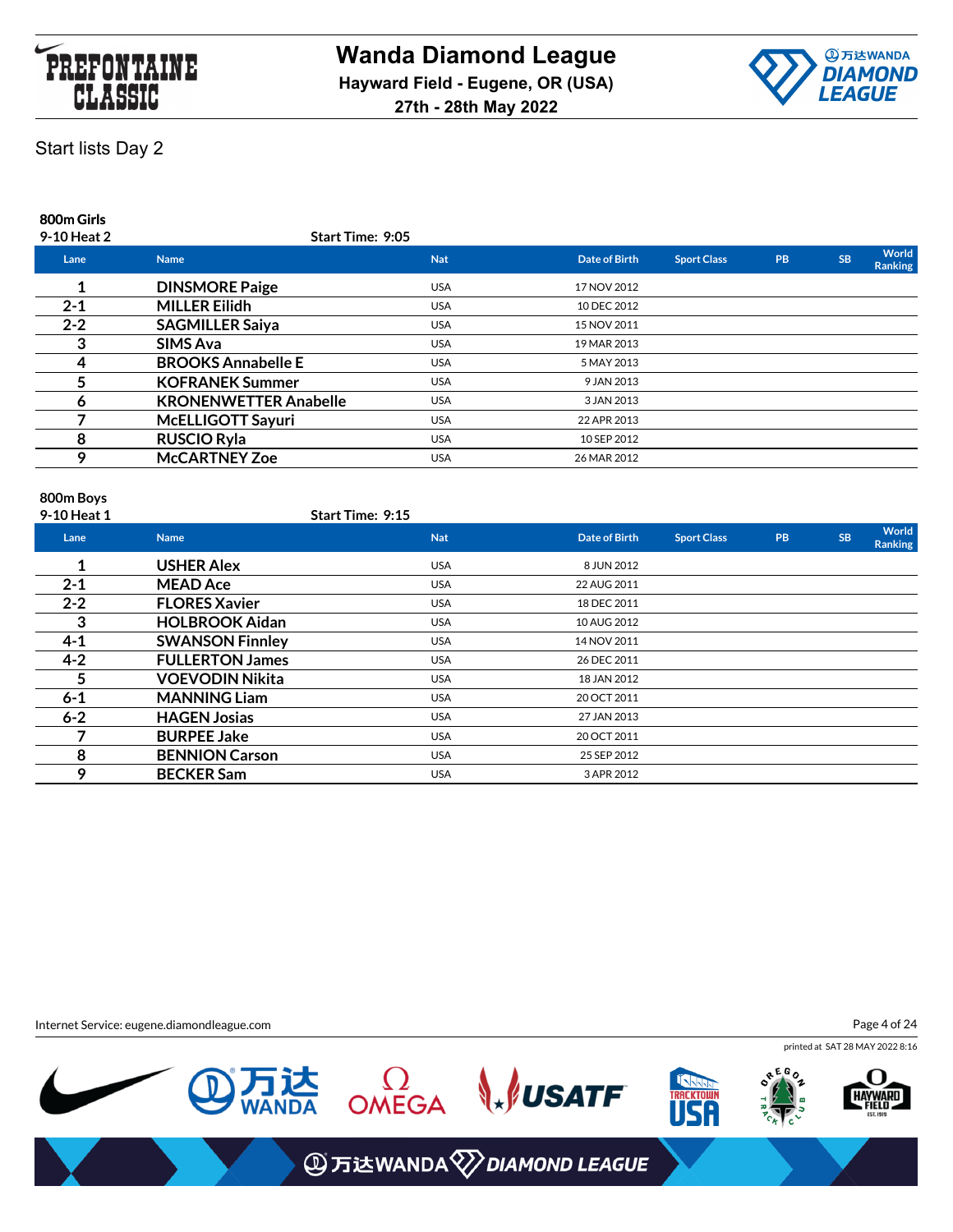



**800m Boys**

| 9-10 Heat 2 |                        | <b>Start Time: 9:15</b> |               |                    |           |           |                         |
|-------------|------------------------|-------------------------|---------------|--------------------|-----------|-----------|-------------------------|
| Lane        | <b>Name</b>            | <b>Nat</b>              | Date of Birth | <b>Sport Class</b> | <b>PB</b> | <b>SB</b> | World<br><b>Ranking</b> |
|             | <b>DRAKE Conrad</b>    | <b>USA</b>              | 13 NOV 2012   |                    |           |           |                         |
| $2 - 1$     | <b>GRAMS Brighton</b>  | <b>USA</b>              | 17 DEC 2012   |                    |           |           |                         |
| $2 - 2$     | <b>HAY Elliott</b>     | <b>USA</b>              | 18 FEB 2012   |                    |           |           |                         |
| 3           | <b>BALL Kody</b>       | <b>USA</b>              | 3 JUL 2012    |                    |           |           |                         |
| 4           | <b>HIRE Carson</b>     | <b>USA</b>              | 3 JUL 2012    |                    |           |           |                         |
|             | <b>SHIBATA Daichi</b>  | <b>USA</b>              | 13 JUN 2012   |                    |           |           |                         |
| $6 - 1$     | <b>O'BRIEN Cillian</b> | <b>USA</b>              | 2 NOV 2011    |                    |           |           |                         |
| $6 - 2$     | <b>COPPA Archer</b>    | <b>USA</b>              | 9 SEP 2012    |                    |           |           |                         |
|             | <b>EISEN Kahdo</b>     | <b>USA</b>              | 31 OCT 2012   |                    |           |           |                         |
| 8           | <b>HARBERT Oscar</b>   | <b>USA</b>              | 19 MAY 2013   |                    |           |           |                         |
| 9           | <b>HARBERT Ollie</b>   | <b>USA</b>              | 7 JUL 2011    |                    |           |           |                         |
|             |                        |                         |               |                    |           |           |                         |

# **800m Girls**

| 11-12 Heat 1 |                        | <b>Start Time: 9:25</b> |               |                    |           |           |                  |
|--------------|------------------------|-------------------------|---------------|--------------------|-----------|-----------|------------------|
| Lane         | <b>Name</b>            | <b>Nat</b>              | Date of Birth | <b>Sport Class</b> | <b>PB</b> | <b>SB</b> | World<br>Ranking |
|              | <b>BOWEN Taylin</b>    | <b>USA</b>              |               |                    |           |           |                  |
| $2 - 1$      | THOMAS Reilly          | <b>USA</b>              | 9 MAR 2010    |                    |           |           |                  |
| $2 - 2$      | <b>HOF Matilda</b>     | <b>USA</b>              | 22 FEB 2011   |                    |           |           |                  |
| 3            | <b>MORICAL Miley</b>   | <b>USA</b>              | 30 MAR 2010   |                    |           |           |                  |
| 4            | <b>PAUL Lexi</b>       | <b>USA</b>              | 11 JAN 2010   |                    |           |           |                  |
|              | <b>HORNING Addison</b> | <b>USA</b>              | 3 MAR 2010    |                    |           |           |                  |
| <sub>6</sub> | <b>LANESE Caitlin</b>  | <b>USA</b>              | 4 MAR 2011    |                    |           |           |                  |
|              | <b>McSHANE Grace</b>   | <b>USA</b>              | 17 MAY 2011   |                    |           |           |                  |
| 8            | <b>WILLIAMS Hannah</b> | <b>USA</b>              | 22 MAY 2011   |                    |           |           |                  |
| 9            | <b>HOF Orla</b>        | <b>USA</b>              | 24 JUL 2009   |                    |           |           |                  |

Internet Service: eugene.diamondleague.com

Page 5 of 24



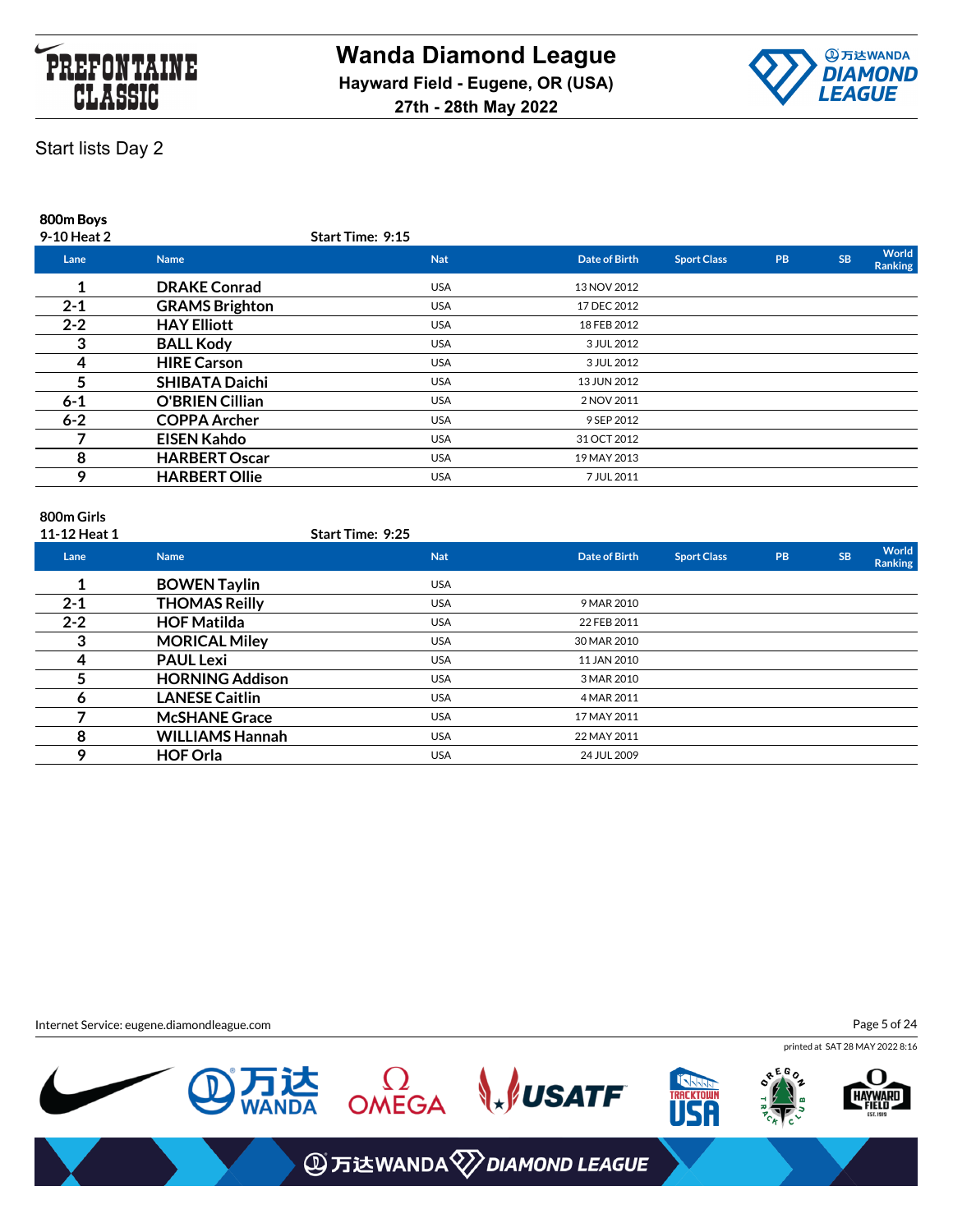



### **800m Girls**

| 11-12 Heat 2 |                        | <b>Start Time: 9:25</b> |                      |                    |           |           |                         |
|--------------|------------------------|-------------------------|----------------------|--------------------|-----------|-----------|-------------------------|
| Lane         | <b>Name</b>            | <b>Nat</b>              | <b>Date of Birth</b> | <b>Sport Class</b> | <b>PB</b> | <b>SB</b> | World<br><b>Ranking</b> |
|              | <b>GARDNER Kristen</b> | <b>USA</b>              | 3 MAR 2011           |                    |           |           |                         |
| $2 - 1$      | <b>WHITE Lauren</b>    | <b>USA</b>              | 28 OCT 2010          |                    |           |           |                         |
| $2 - 2$      | <b>BROOKS Avery</b>    | <b>USA</b>              | 22 JUL 2010          |                    |           |           |                         |
|              | <b>SCHABEL Anna</b>    | <b>USA</b>              | 12 MAR 2010          |                    |           |           |                         |
|              | <b>SMITH Shelby</b>    | <b>USA</b>              | 28 MAR 2011          |                    |           |           |                         |
|              | <b>PERRINE Addison</b> | <b>USA</b>              | 6 MAY 2011           |                    |           |           |                         |
|              | <b>WADLEY Ashley</b>   | <b>USA</b>              | 15 JUN 2010          |                    |           |           |                         |
|              | <b>DRAKE Zyla</b>      | <b>USA</b>              | 24 MAY 2010          |                    |           |           |                         |
| 8            | <b>HIRE Avery</b>      | <b>USA</b>              | 22 SEP 2010          |                    |           |           |                         |
|              | <b>BASCOM Elsie</b>    | <b>USA</b>              | 8 FEB 2011           |                    |           |           |                         |
|              |                        |                         |                      |                    |           |           |                         |

### **800m Boys**

| 11-12 Heat 1 |                         | <b>Start Time: 9:35</b> |               |                    |           |           |                  |
|--------------|-------------------------|-------------------------|---------------|--------------------|-----------|-----------|------------------|
| Lane         | <b>Name</b>             | <b>Nat</b>              | Date of Birth | <b>Sport Class</b> | <b>PB</b> | <b>SB</b> | World<br>Ranking |
|              | <b>LOVELESS Conor</b>   | <b>USA</b>              | 22 OCT 2010   |                    |           |           |                  |
| $2 - 1$      | <b>LOVELESS Jacob</b>   | <b>USA</b>              | 9 JUN 2009    |                    |           |           |                  |
| $2 - 2$      | <b>ALRUWALI Yousef</b>  | <b>USA</b>              |               |                    |           |           |                  |
| 3            | <b>LONERGAN Hudson</b>  | <b>USA</b>              | 9 AUG 2010    |                    |           |           |                  |
| 4            | <b>LANESE Quenton</b>   | <b>USA</b>              | 4 MAR 2011    |                    |           |           |                  |
|              | <b>DECKER Harrison</b>  | <b>USA</b>              | 17 NOV 2009   |                    |           |           |                  |
| Ô            | <b>ACTON Cameron</b>    | <b>USA</b>              | 15 FEB 2011   |                    |           |           |                  |
|              | <b>STRAUBE Kyler</b>    | <b>USA</b>              | 13 AUG 2009   |                    |           |           |                  |
| 8            | <b>GLYNN Max</b>        | <b>USA</b>              | 18 FEB 2010   |                    |           |           |                  |
| 9            | <b>WEINKEIN Cameron</b> | <b>USA</b>              | 4 JUN 2010    |                    |           |           |                  |

Internet Service: eugene.diamondleague.com

Page 6 of 24

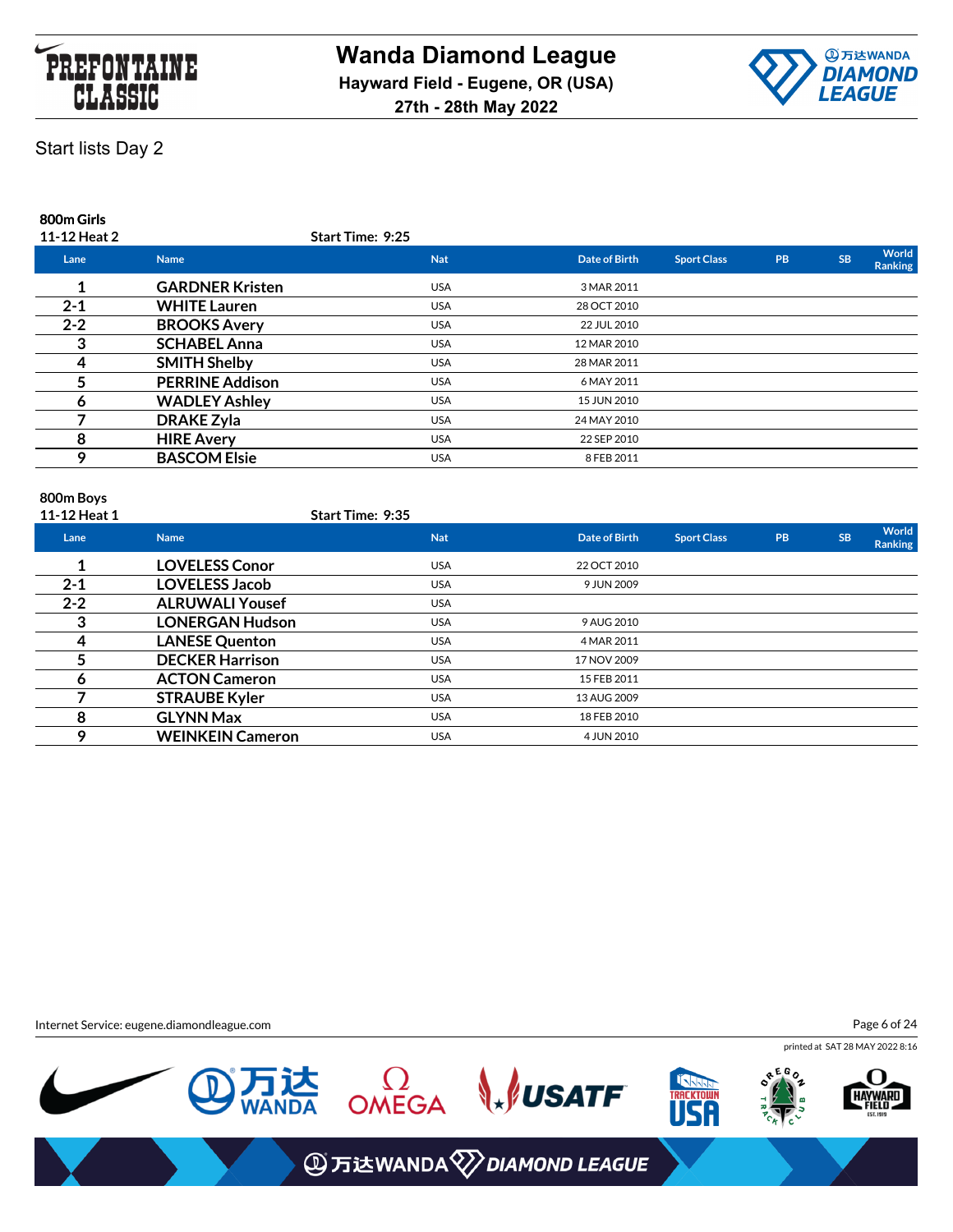



### **800m Boys**

| 11-12 Heat 2 | <b>Start Time: 9:35</b>       |            |               |                    |           |           |                         |
|--------------|-------------------------------|------------|---------------|--------------------|-----------|-----------|-------------------------|
| Lane         | <b>Name</b>                   | <b>Nat</b> | Date of Birth | <b>Sport Class</b> | <b>PB</b> | <b>SB</b> | World<br><b>Ranking</b> |
|              | <b>ESCUDERO PACHECO Diego</b> | <b>USA</b> | 22 MAY 2010   |                    |           |           |                         |
| $2 - 1$      | <b>BREFCZYNSKI Landon</b>     | <b>USA</b> | 15 DEC 2010   |                    |           |           |                         |
| $2 - 2$      | <b>LEVITT James</b>           | <b>USA</b> | 6 MAY 2011    |                    |           |           |                         |
|              | <b>GRAMS Bowie</b>            | <b>USA</b> | 28 JAN 2011   |                    |           |           |                         |
|              | <b>ROBERTSON Jayden</b>       | <b>USA</b> | 26 APR 2010   |                    |           |           |                         |
|              | <b>HAGEN John Henry</b>       | <b>USA</b> | 15 MAR 2011   |                    |           |           |                         |
|              | <b>ACTON Cameron</b>          | <b>USA</b> | 15 FEB 2011   |                    |           |           |                         |
|              | <b>FRANCIS Owen</b>           | <b>USA</b> | 8 FEB 2010    |                    |           |           |                         |
| 8            | <b>McELLIGOTT Ronan</b>       | <b>USA</b> | 31 JAN 2011   |                    |           |           |                         |
| C            | <b>GRAY Austin</b>            | <b>USA</b> | 18 DEC 2009   |                    |           |           |                         |
|              |                               |            |               |                    |           |           |                         |

### **800m Girls**

| 13-14 Heat 1 | <b>Start Time: 9:45</b>      |            |               |                    |           |           |                  |
|--------------|------------------------------|------------|---------------|--------------------|-----------|-----------|------------------|
| Lane         | <b>Name</b>                  | <b>Nat</b> | Date of Birth | <b>Sport Class</b> | <b>PB</b> | <b>SB</b> | World<br>Ranking |
|              | <b>RAVEN Kelise</b>          | <b>USA</b> |               |                    |           |           |                  |
|              | <b>MATTSON Jane</b>          | <b>USA</b> | 19 JUL 2007   |                    |           |           |                  |
| 3            | <b>CIRUGEDA BOTELLA Luna</b> | <b>USA</b> | 4 JUN 2008    |                    |           |           |                  |
|              | <b>ROSLING Ella</b>          | <b>USA</b> | 10 JUL 2008   |                    |           |           |                  |
|              | <b>CARPENTER Sophia</b>      | <b>USA</b> | 3 OCT 2007    |                    |           |           |                  |
| O            | <b>SHAH Lucy</b>             | <b>USA</b> | 17 FEB 2009   |                    |           |           |                  |
|              | <b>HESTON (DCD) Clara</b>    | <b>USA</b> | 4 SEP 2008    |                    |           |           |                  |
| 8            | <b>MEAD Bryleigh</b>         | <b>USA</b> | 1 FEB 2009    |                    |           |           |                  |
|              | <b>LEONARD Greta</b>         | <b>USA</b> | 20 JAN 2008   |                    |           |           |                  |

### **800m Girls**

| 13-14 Heat 2 |                       | Start Time: 9:45 |               |                    |           |           |                         |
|--------------|-----------------------|------------------|---------------|--------------------|-----------|-----------|-------------------------|
| Lane         | <b>Name</b>           | <b>Nat</b>       | Date of Birth | <b>Sport Class</b> | <b>PB</b> | <b>SB</b> | World<br><b>Ranking</b> |
|              | <b>ELLIS Kalkidan</b> | <b>USA</b>       | 23 JUN 2008   |                    |           |           |                         |
|              | <b>LOVELY Teresa</b>  | <b>USA</b>       | 24 APR 2008   |                    |           |           |                         |
| ິ            | <b>BORSCHEL Sage</b>  | <b>USA</b>       | 5 MAY 2009    |                    |           |           |                         |
|              | <b>KOTSOVOS Myla</b>  | <b>USA</b>       | 27 DEC 2008   |                    |           |           |                         |
|              | <b>DRUMMOND Alaya</b> | <b>USA</b>       | 12 MAY 2008   |                    |           |           |                         |
| О            | <b>GARDNER Kaylee</b> | <b>USA</b>       | 1 JUN 2008    |                    |           |           |                         |
|              | <b>REIER Leilani</b>  | <b>USA</b>       | 22 APR 2009   |                    |           |           |                         |
| 8            | <b>KNOWLES Hannah</b> | <b>USA</b>       | 4 MAY 2009    |                    |           |           |                         |

Internet Service: eugene.diamondleague.com

Page 7 of 24

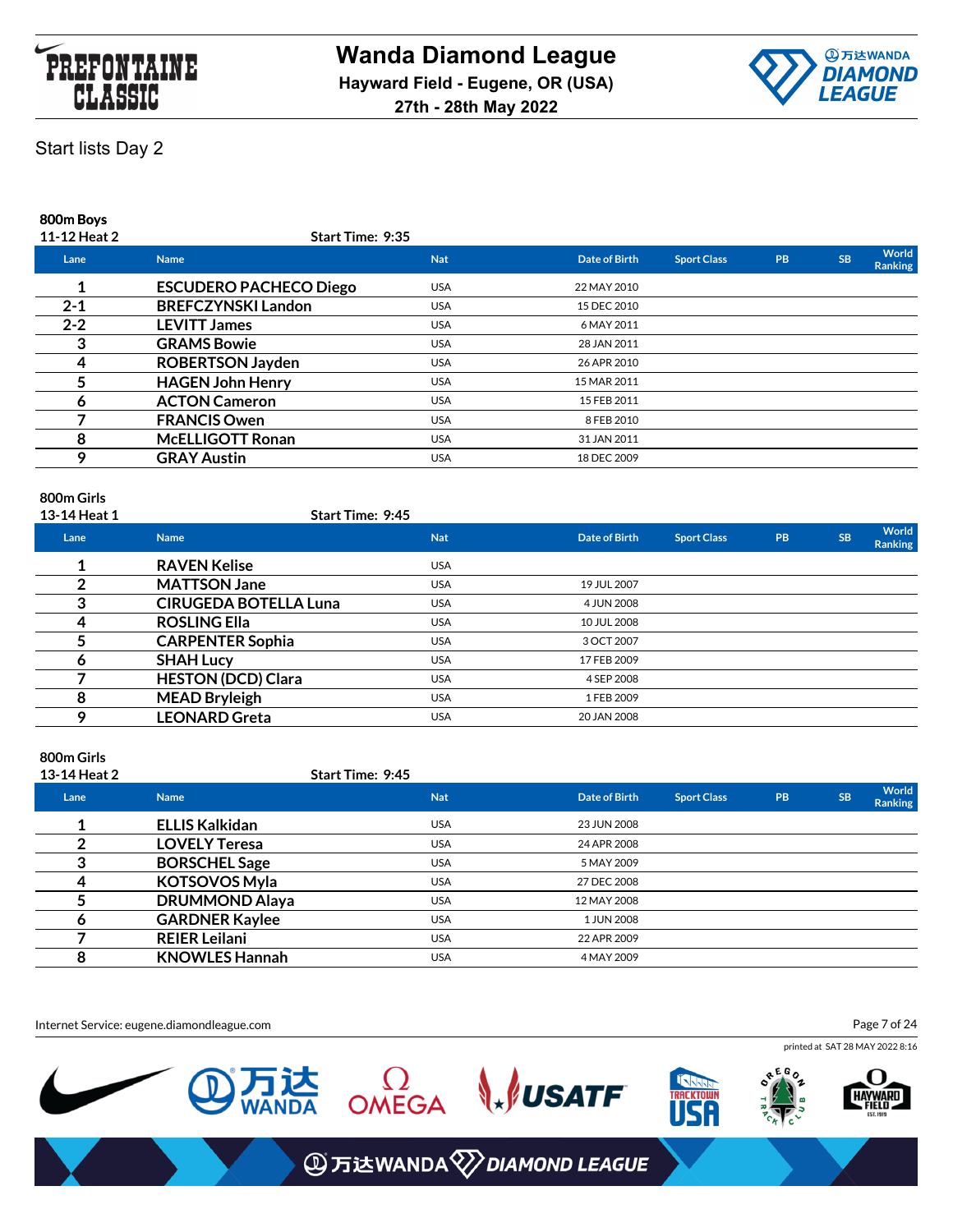



**800m Boys**

| 13-14 Heat 1 |                            | <b>Start Time: 9:55</b> |               |                    |           |           |                         |
|--------------|----------------------------|-------------------------|---------------|--------------------|-----------|-----------|-------------------------|
| Lane         | <b>Name</b>                | <b>Nat</b>              | Date of Birth | <b>Sport Class</b> | <b>PB</b> | <b>SB</b> | World<br><b>Ranking</b> |
| 1            | <b>HERB JR. John</b>       | <b>USA</b>              | 6 JAN 2009    |                    |           |           |                         |
| $2 - 1$      | <b>HERB Henry</b>          | <b>USA</b>              | 6 JAN 2009    |                    |           |           |                         |
| $2 - 2$      | <b>MILLER Cash</b>         | <b>USA</b>              | 4 AUG 2008    |                    |           |           |                         |
| $3 - 1$      | <b>MORICAL Mason</b>       | <b>USA</b>              | 6 FEB 2008    |                    |           |           |                         |
| $3 - 2$      | <b>SATTERLEE Lucas</b>     | <b>USA</b>              | 26 JUN 2007   |                    |           |           |                         |
| $4 - 1$      | <b>KOTSOVOS Sabin</b>      | <b>USA</b>              | 12 JUN 2007   |                    |           |           |                         |
| $4 - 2$      | <b>SHUMATE Evan</b>        | <b>USA</b>              | 1 DEC 2007    |                    |           |           |                         |
| 5.           | <b>VENTI Nolan</b>         | <b>USA</b>              | 4 FEB 2008    |                    |           |           |                         |
| $6 - 1$      | <b>ADAMS Thomas</b>        | <b>USA</b>              | 12 JUN 2007   |                    |           |           |                         |
| $6 - 2$      | <b>SCHARTZ Livingstone</b> | <b>USA</b>              | 23 JUN 2008   |                    |           |           |                         |
| 7            | <b>OKULEY Shane</b>        | <b>USA</b>              | 6 MAY 2009    |                    |           |           |                         |
| $8 - 1$      | <b>VILES Franklin</b>      | <b>USA</b>              | 20 MAR 2009   |                    |           |           |                         |
| $8 - 2$      | <b>SHIBATA Yosuke</b>      | <b>USA</b>              | 21 SEP 2008   |                    |           |           |                         |
| 9            | <b>CODY William</b>        | <b>USA</b>              | 6 MAY 2008    |                    |           |           |                         |

#### **800m Boys**

| 13-14 Heat 2 |                         | Start Time: 9:55 |               |                    |           |           |                         |
|--------------|-------------------------|------------------|---------------|--------------------|-----------|-----------|-------------------------|
| Lane         | <b>Name</b>             | <b>Nat</b>       | Date of Birth | <b>Sport Class</b> | <b>PB</b> | <b>SB</b> | World<br><b>Ranking</b> |
|              | <b>BENNION Samuel</b>   | <b>USA</b>       | 11 FEB 2009   |                    |           |           |                         |
| $2 - 1$      | <b>LEWIS Asher</b>      | <b>USA</b>       | 28 MAR 2009   |                    |           |           |                         |
| $2 - 2$      | <b>KING Jasper</b>      | <b>USA</b>       | 16 APR 2009   |                    |           |           |                         |
| 3            | <b>VANCE Michael</b>    | <b>USA</b>       | 13 FEB 2008   |                    |           |           |                         |
| $4 - 1$      | <b>KING Hayden</b>      | <b>USA</b>       | 28 JUL 2008   |                    |           |           |                         |
| $4 - 2$      | <b>HAGEN Anders</b>     | <b>USA</b>       | 19 DEC 2007   |                    |           |           |                         |
| 5            | <b>HAGEN Edison</b>     | <b>USA</b>       | 21 MAY 2009   |                    |           |           |                         |
| $6 - 1$      | <b>LEPP Ethan</b>       | <b>USA</b>       | 14 FEB 2009   |                    |           |           |                         |
| $6 - 2$      | <b>WYLLIE Nathanael</b> | <b>USA</b>       | 3 JAN 2009    |                    |           |           |                         |
|              | <b>SAGE Corbin</b>      | <b>USA</b>       | 29 DEC 2008   |                    |           |           |                         |
| $8 - 1$      | <b>MEYERS Keenan</b>    | <b>USA</b>       | 14 APR 2009   |                    |           |           |                         |
| $8 - 2$      | <b>BRADLEY Troy</b>     | <b>USA</b>       | 27 NOV 2008   |                    |           |           |                         |
| 9            | <b>BUERGEY Carson</b>   | <b>USA</b>       | 25 MAR 2008   |                    |           |           |                         |

Internet Service: eugene.diamondleague.com

Page 8 of 24

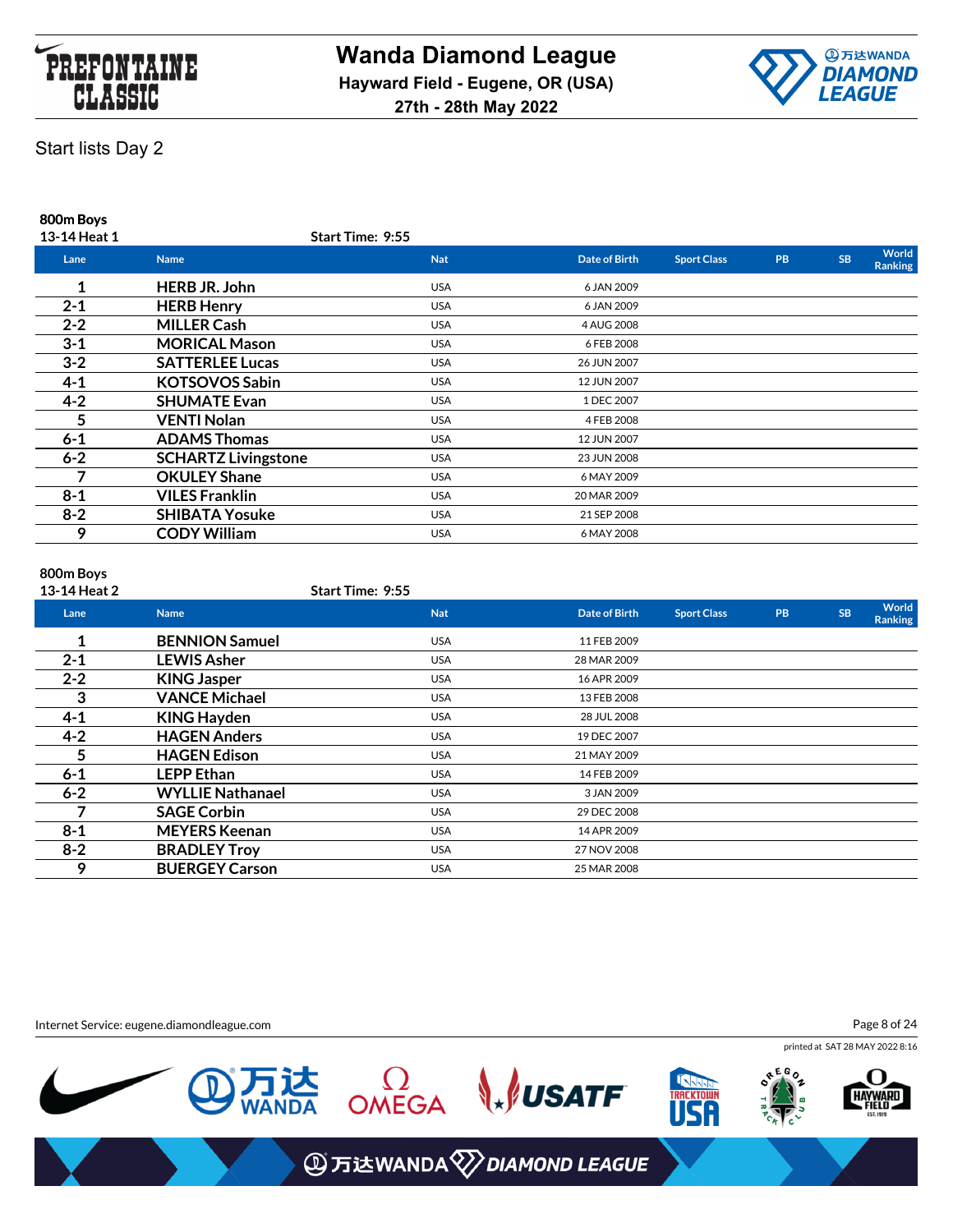



**1500m Girls**

|                | <b>Start Time: 10:05</b>    |            |                      |                    |           |           |                         |
|----------------|-----------------------------|------------|----------------------|--------------------|-----------|-----------|-------------------------|
| Order          | <b>Name</b>                 | <b>Nat</b> | <b>Date of Birth</b> | <b>Sport Class</b> | <b>PB</b> | <b>SB</b> | World<br><b>Ranking</b> |
| 1              | <b>BAKER Ellie</b>          | <b>USA</b> |                      |                    |           |           |                         |
| $\overline{2}$ | <b>BUGHER Evylee</b>        | <b>USA</b> |                      |                    |           |           |                         |
| 3              | <b>DOOLEY Finley</b>        | <b>USA</b> |                      |                    |           |           |                         |
| 4              | <b>TAKIZAWA Alexis</b>      | <b>USA</b> |                      |                    |           |           |                         |
| 5              | <b>CUMMINGS Casey</b>       | <b>USA</b> |                      |                    |           |           |                         |
| 6              | <b>YOUNG Davanie</b>        | <b>USA</b> |                      |                    |           |           |                         |
| 7              | <b>SANTOS Ines</b>          | <b>USA</b> |                      |                    |           |           |                         |
| 8              | <b>RUSSELL Jolie</b>        | <b>USA</b> |                      |                    |           |           |                         |
| 9              | <b>McCARTNEY Kate</b>       | <b>USA</b> |                      |                    |           |           |                         |
| 10             | <b>REIER Leilani</b>        | <b>USA</b> | 22 APR 2009          |                    |           |           |                         |
| 11             | <b>REEDER Sienna</b>        | <b>USA</b> |                      |                    |           |           |                         |
| 12             | <b>SATTERWHITE Sophia</b>   | <b>USA</b> |                      |                    |           |           |                         |
| 13             | <b>THOMAS Tyler</b>         | <b>USA</b> |                      |                    |           |           |                         |
| 14             | <b>PAUL Lexi</b>            | <b>USA</b> | 11 JAN 2010          |                    |           |           |                         |
| 15             | <b>BOSTIC Madeline</b>      | <b>USA</b> |                      |                    |           |           |                         |
| 16             | <b>O'SCANNLAIN Maeve</b>    | <b>USA</b> |                      |                    |           |           |                         |
| 17             | <b>AGUILAR Mariah</b>       | <b>USA</b> |                      |                    |           |           |                         |
| 18             | <b>BUGHER Nezeya</b>        | <b>USA</b> |                      |                    |           |           |                         |
| 19             | <b>ZEMPER-PRILL Madison</b> | <b>USA</b> |                      |                    |           |           |                         |
| 20             | <b>PERRINE Evalyn</b>       | <b>USA</b> | 6 APR 2009           |                    |           |           |                         |
| 21             | <b>PERRINE Addison</b>      | <b>USA</b> | 6 MAY 2011           |                    |           |           |                         |
| 22             | <b>BURRIS JONES Soleis</b>  | <b>USA</b> |                      |                    |           |           |                         |
| 23             | McELLIGOTT Sayuri           | <b>USA</b> | 22 APR 2013          |                    |           |           |                         |
| 24             | <b>DURKEE Sadie</b>         | <b>USA</b> |                      |                    |           |           |                         |
| 25             | <b>THOMAS Reilly</b>        | <b>USA</b> | 9 MAR 2010           |                    |           |           |                         |
|                |                             |            |                      |                    |           |           |                         |

Internet Service: eugene.diamondleague.com

Page 9 of 24

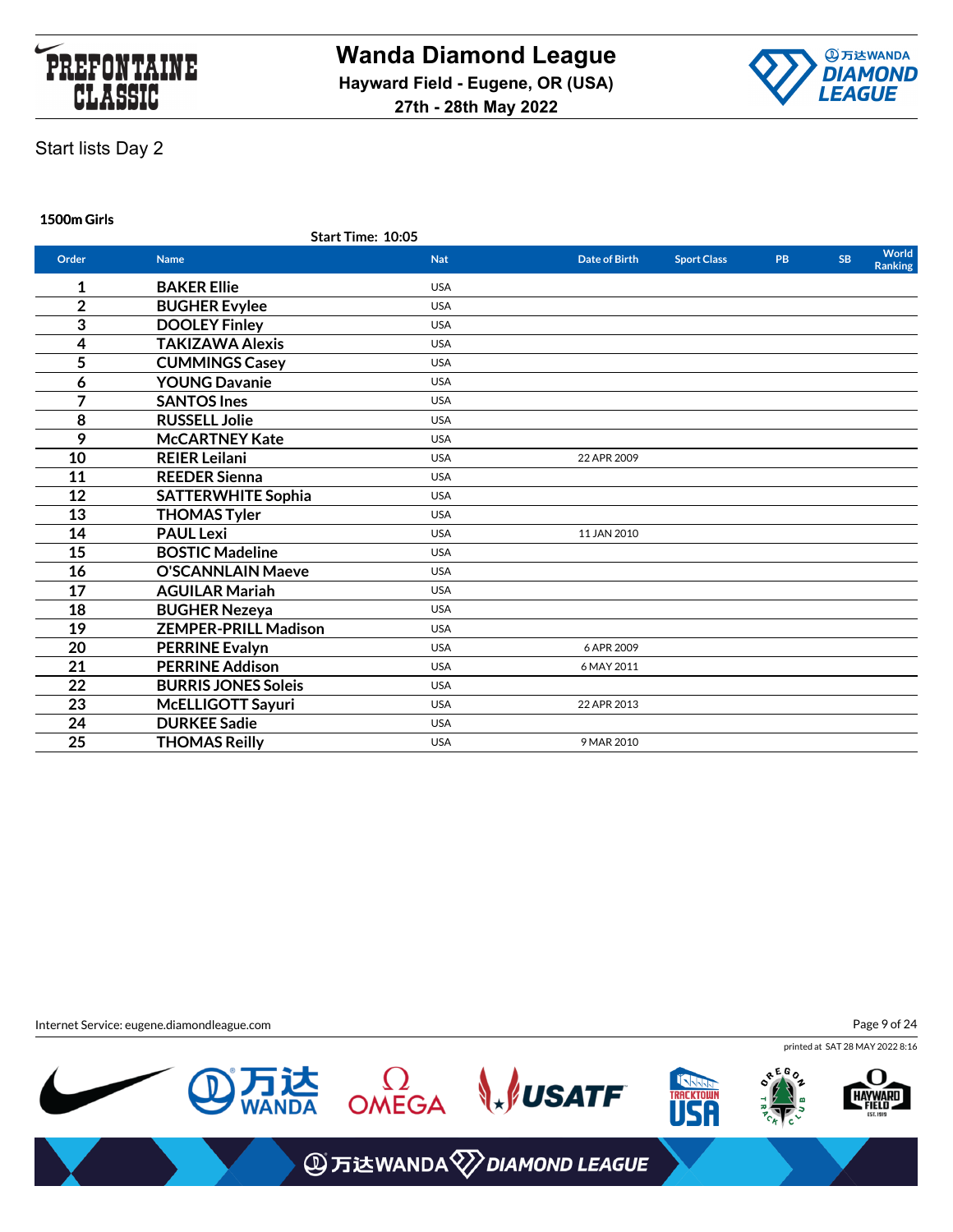



**1500m Boys**

|                 | Start Time: 10:14         |            |                      |                    |           |           |                         |
|-----------------|---------------------------|------------|----------------------|--------------------|-----------|-----------|-------------------------|
| Order           | <b>Name</b>               | <b>Nat</b> | <b>Date of Birth</b> | <b>Sport Class</b> | <b>PB</b> | <b>SB</b> | World<br><b>Ranking</b> |
| 1               | <b>WOGAN Aden</b>         | <b>USA</b> |                      |                    |           |           |                         |
| $\overline{2}$  | <b>WACEK Jacob</b>        | <b>USA</b> |                      |                    |           |           |                         |
| 3               | <b>BOSTIC Jaxson</b>      | <b>USA</b> |                      |                    |           |           |                         |
| 4               | <b>DODSON Tye</b>         | <b>USA</b> |                      |                    |           |           |                         |
| 5               | <b>KEATING Patrick</b>    | <b>USA</b> |                      |                    |           |           |                         |
| 6               | <b>BREFCZYNSKI Jayse</b>  | <b>USA</b> |                      |                    |           |           |                         |
| $\overline{7}$  | <b>VANDERWALKER Jess</b>  | <b>USA</b> |                      |                    |           |           |                         |
| 8               | <b>BASH Calvin</b>        | <b>USA</b> |                      |                    |           |           |                         |
| 9               | <b>RANALLI Christian</b>  | <b>USA</b> |                      |                    |           |           |                         |
| 10              | <b>GRAEPER Gus</b>        | <b>USA</b> |                      |                    |           |           |                         |
| 11              | <b>NORMAN Kole</b>        | <b>USA</b> |                      |                    |           |           |                         |
| 12              | <b>WROBLEWSKI Matthew</b> | <b>USA</b> |                      |                    |           |           |                         |
| 13              | <b>LAURUHN Nathan</b>     | <b>USA</b> |                      |                    |           |           |                         |
| 14              | <b>STANDLEY Nathan</b>    | <b>USA</b> |                      |                    |           |           |                         |
| 15              | <b>HERB Henry</b>         | <b>USA</b> | 6 JAN 2009           |                    |           |           |                         |
| 16              | <b>HERB Jake</b>          | <b>USA</b> |                      |                    |           |           |                         |
| $\overline{17}$ | <b>KEHREIN Ben</b>        | <b>USA</b> |                      |                    |           |           |                         |
| 18              | <b>PIECHOWICZ Athens</b>  | <b>USA</b> |                      |                    |           |           |                         |
| 19              | <b>WHITE Lucas</b>        | <b>USA</b> |                      |                    |           |           |                         |
| 20              | <b>LEPP Ethan</b>         | <b>USA</b> | 14 FEB 2009          |                    |           |           |                         |
| 21              | <b>PHILLIPS Luke</b>      | <b>USA</b> |                      |                    |           |           |                         |
| 22              | <b>SCHNEIDER Kellen</b>   | <b>USA</b> |                      |                    |           |           |                         |
| 23              | <b>McELLIGOTT Ronan</b>   | <b>USA</b> | 31 JAN 2011          |                    |           |           |                         |
| 24              | <b>ESTES Adrian</b>       | <b>USA</b> |                      |                    |           |           |                         |
| 25              | <b>GIBSON Michael</b>     | <b>USA</b> |                      |                    |           |           |                         |
| 26              | <b>WHITAKER Malachai</b>  | <b>USA</b> |                      |                    |           |           |                         |
| 27              | <b>BENNION Sammy</b>      | <b>USA</b> |                      |                    |           |           |                         |
| 28              | <b>LANESE Quenton</b>     | <b>USA</b> | 4 MAR 2011           |                    |           |           |                         |
| $\overline{29}$ | <b>VANCE Michael</b>      | <b>USA</b> | 13 FEB 2008          |                    |           |           |                         |
| 30              | <b>FORESTER Austin</b>    | <b>USA</b> |                      |                    |           |           |                         |
| 31              | <b>SANGHVI Tejas</b>      | <b>USA</b> |                      |                    |           |           |                         |
| 32              | <b>SHEA Caleb</b>         | <b>USA</b> |                      |                    |           |           |                         |
|                 |                           |            |                      |                    |           |           |                         |

Internet Service: eugene.diamondleague.com

Page 10 of 24

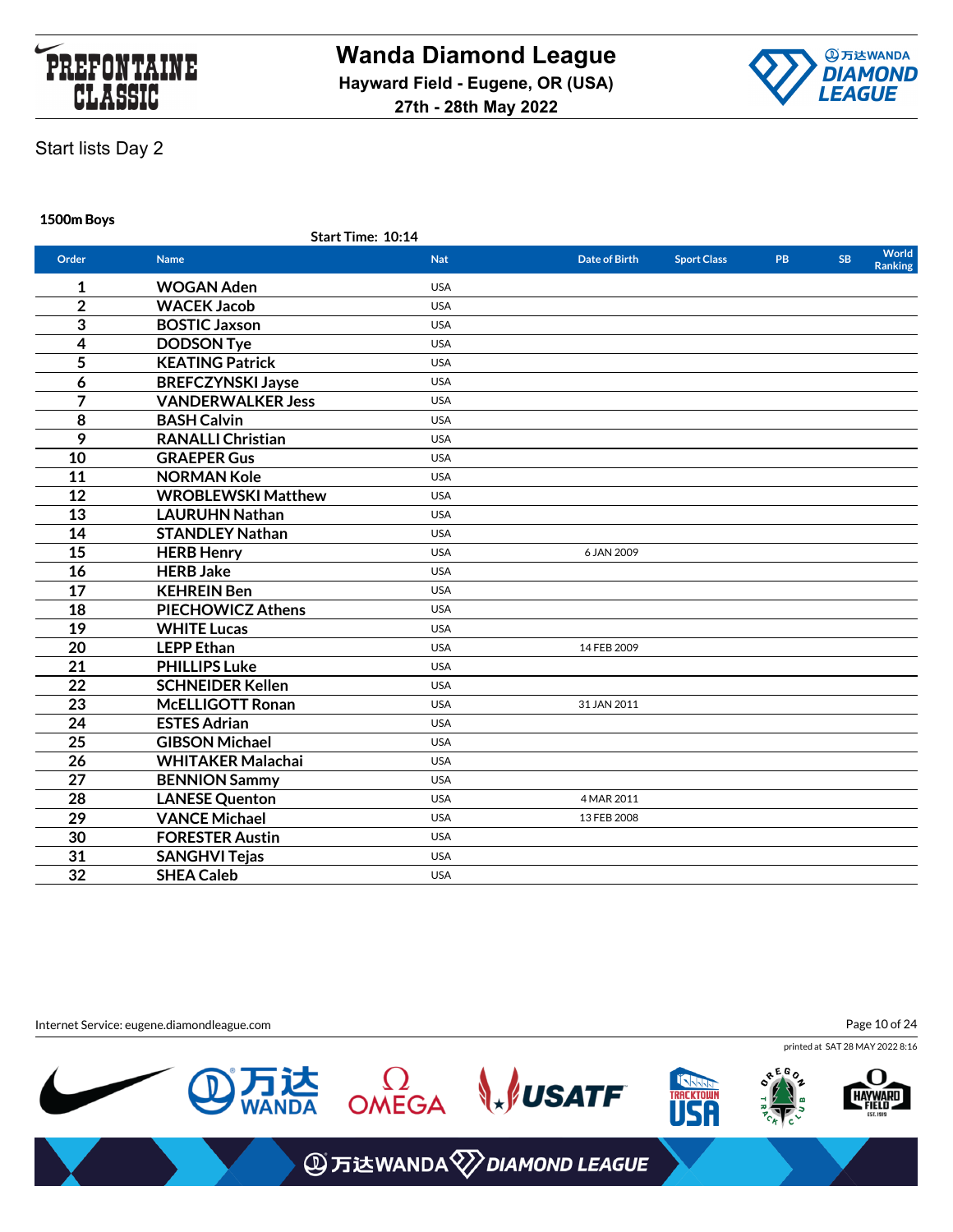



**100m Girls**

| 7-8 Heat 1 |                            | <b>Start Time: 10:24</b> |               |                    |           |           |                  |
|------------|----------------------------|--------------------------|---------------|--------------------|-----------|-----------|------------------|
| Lane       | <b>Name</b>                | <b>Nat</b>               | Date of Birth | <b>Sport Class</b> | <b>PB</b> | <b>SB</b> | World<br>Ranking |
|            | <b>JOHNSON Paige</b>       | <b>USA</b>               | 4 SEP 2013    |                    |           |           |                  |
|            | <b>BANKS Ryen</b>          | <b>USA</b>               | 5 NOV 2014    |                    |           |           |                  |
| 3          | <b>SWANSON Fiona</b>       | <b>USA</b>               | 1 NOV 2014    |                    |           |           |                  |
| 4          | <b>BEDNARSKI Henrietta</b> | <b>USA</b>               | 1 SEP 2015    |                    |           |           |                  |
|            | <b>BECK Mason</b>          | <b>USA</b>               | 27 MAR 2015   |                    |           |           |                  |
|            | <b>BERTAPELLE Claire</b>   | <b>USA</b>               | 1 JUL 2013    |                    |           |           |                  |
|            | <b>McARTHUR Keira</b>      | <b>USA</b>               | 3 AUG 2014    |                    |           |           |                  |
| 8          | TAN Sophia                 | <b>USA</b>               | 24 AUG 2013   |                    |           |           |                  |
| Q          | <b>DELONG Reed</b>         | <b>USA</b>               | 29 APR 2014   |                    |           |           |                  |
|            |                            |                          |               |                    |           |           |                  |

### **100m Girls**

| 7-8 Heat 2 | <b>Start Time: 10:24</b>    |            |               |                    |           |           |                                |
|------------|-----------------------------|------------|---------------|--------------------|-----------|-----------|--------------------------------|
| Lane       | <b>Name</b>                 | <b>Nat</b> | Date of Birth | <b>Sport Class</b> | <b>PB</b> | <b>SB</b> | <b>World</b><br><b>Ranking</b> |
|            | <b>MANNING Ella</b>         | <b>USA</b> | 15 NOV 2013   |                    |           |           |                                |
|            | <b>ALSMADI Petra</b>        | <b>USA</b> | 15 JUL 2013   |                    |           |           |                                |
| ≏          | <b>BOWMAN Gabriella</b>     | <b>USA</b> | 28 MAY 2015   |                    |           |           |                                |
| 4          | <b>CLAYBURGH Alexa</b>      | <b>USA</b> | 15 APR 2015   |                    |           |           |                                |
|            | <b>DINSMORE Samantha</b>    | <b>USA</b> | 21 APR 2015   |                    |           |           |                                |
|            | <b>TEE Adia</b>             | <b>USA</b> | 9 OCT 2014    |                    |           |           |                                |
|            | <b>CORNISH STROH Maggie</b> | <b>USA</b> | 31 MAR 2015   |                    |           |           |                                |
| 8          | <b>BLAIR Janna</b>          | <b>USA</b> | 8 FEB 2014    |                    |           |           |                                |
|            | <b>PRICE Nory</b>           | <b>USA</b> | 8 DEC 2014    |                    |           |           |                                |
|            |                             |            |               |                    |           |           |                                |

## **100m Girls**

| <b>7-8 Heat 3</b> |                        | <b>Start Time: 10:24</b> |                      |                    |    |           |                         |
|-------------------|------------------------|--------------------------|----------------------|--------------------|----|-----------|-------------------------|
| Lane              | <b>Name</b>            | <b>Nat</b>               | <b>Date of Birth</b> | <b>Sport Class</b> | PB | <b>SB</b> | World<br><b>Ranking</b> |
|                   | <b>RAMIREZ Sofia</b>   | <b>USA</b>               | 4 NOV 2013           |                    |    |           |                         |
|                   | <b>OSUNA Violet</b>    | <b>USA</b>               | 9 JUL 2014           |                    |    |           |                         |
|                   | <b>BARNETT Annika</b>  | <b>USA</b>               | 22 JUN 2014          |                    |    |           |                         |
|                   | <b>RANDALL Hazel</b>   | <b>USA</b>               | 5 NOV 2013           |                    |    |           |                         |
|                   | <b>TOLMAN Tessla</b>   | <b>USA</b>               | 27 JAN 2015          |                    |    |           |                         |
|                   | <b>RADCLIFFE Nyla</b>  | <b>USA</b>               | 28 APR 2015          |                    |    |           |                         |
|                   | <b>MEYERS Isabelle</b> | <b>USA</b>               | 22 JAN 2014          |                    |    |           |                         |
| 8                 | <b>BUTLER Molly</b>    | <b>USA</b>               | 3 SEP 2014           |                    |    |           |                         |

Internet Service: eugene.diamondleague.com

Page 11 of 24

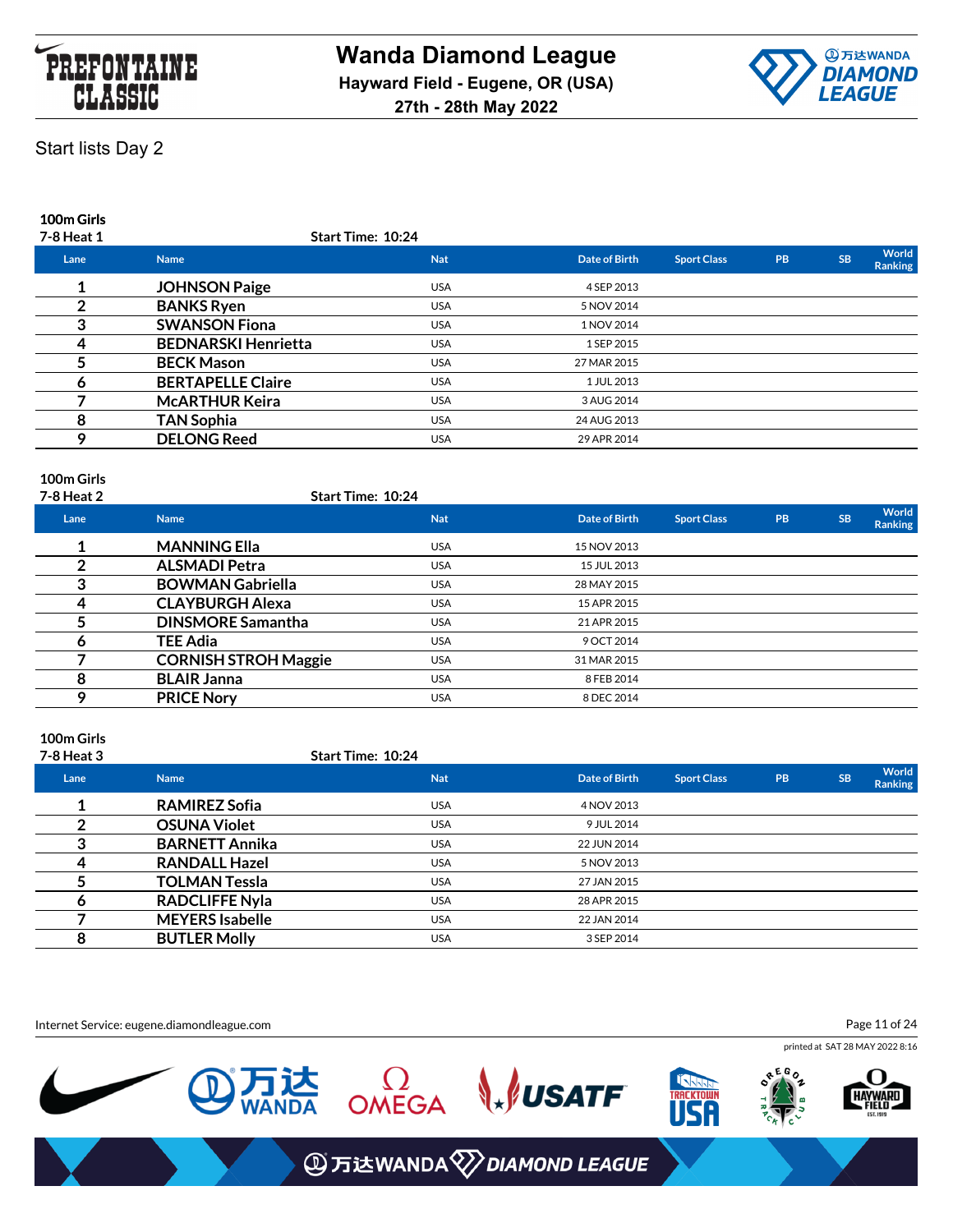



**100m Boys**

| 7-8 Heat 1 |                        | <b>Start Time: 10:30</b> |               |                    |           |           |                         |
|------------|------------------------|--------------------------|---------------|--------------------|-----------|-----------|-------------------------|
| Lane       | <b>Name</b>            | <b>Nat</b>               | Date of Birth | <b>Sport Class</b> | <b>PB</b> | <b>SB</b> | World<br><b>Ranking</b> |
|            | <b>AMBROSON Kieran</b> | <b>USA</b>               | 11 FEB 2014   |                    |           |           |                         |
|            | <b>THOMAS Seamus</b>   | <b>USA</b>               | 12 JUL 2013   |                    |           |           |                         |
|            | <b>VOEVODIN Demid</b>  | <b>USA</b>               | 25 MAY 2015   |                    |           |           |                         |
|            | <b>FREENEY Emmett</b>  | <b>USA</b>               | 31 DEC 2014   |                    |           |           |                         |
|            | <b>FRANCIS Corban</b>  | <b>USA</b>               | 27 FEB 2014   |                    |           |           |                         |
|            | <b>SANTI Ettore</b>    | <b>USA</b>               | 23 MAR 2015   |                    |           |           |                         |
|            | <b>LEVITT Benjamin</b> | <b>USA</b>               | 23 APR 2015   |                    |           |           |                         |
| 8          | <b>PRICE Mack</b>      | <b>USA</b>               | 8 JAN 2014    |                    |           |           |                         |
| o          | <b>DUNN Easton</b>     | <b>USA</b>               | 18 JUL 2014   |                    |           |           |                         |
|            |                        |                          |               |                    |           |           |                         |

### **100m Boys**

| 7-8 Heat 2 |                         | <b>Start Time: 10:30</b> |               |                    |           |           |                                |
|------------|-------------------------|--------------------------|---------------|--------------------|-----------|-----------|--------------------------------|
| Lane       | <b>Name</b>             | <b>Nat</b>               | Date of Birth | <b>Sport Class</b> | <b>PB</b> | <b>SB</b> | <b>World</b><br><b>Ranking</b> |
|            | <b>DUDLEY Aidyn</b>     | <b>USA</b>               | 9 FEB 2015    |                    |           |           |                                |
|            | <b>SULLIVAN Colton</b>  | <b>USA</b>               | 24 JUL 2013   |                    |           |           |                                |
|            | <b>ROBERTSON Landon</b> | <b>USA</b>               | 5 AUG 2013    |                    |           |           |                                |
|            | <b>ALSMADI Omar</b>     | <b>USA</b>               | 17 OCT 2014   |                    |           |           |                                |
|            | <b>EVANS Braeden</b>    | <b>USA</b>               | 8 JUL 2014    |                    |           |           |                                |
|            | <b>BENNION Maxwell</b>  | <b>USA</b>               | 5 APR 2014    |                    |           |           |                                |
|            | <b>KEADY Bryce</b>      | <b>USA</b>               | 14 APR 2015   |                    |           |           |                                |
| 8          | <b>SMITH Rainier</b>    | <b>USA</b>               | 5 OCT 2013    |                    |           |           |                                |
| o          | <b>SCHETTKOE Zander</b> | <b>USA</b>               | 18 JUL 2014   |                    |           |           |                                |
|            |                         |                          |               |                    |           |           |                                |

### **100m Boys**

| <b>7-8 Heat 3</b> | <b>Start Time: 10:30</b>      |            |               |                    |    |           |                         |
|-------------------|-------------------------------|------------|---------------|--------------------|----|-----------|-------------------------|
| Lane              | <b>Name</b>                   | <b>Nat</b> | Date of Birth | <b>Sport Class</b> | PB | <b>SB</b> | World<br><b>Ranking</b> |
|                   | <b>HLEDIK Weston</b>          | <b>USA</b> | 29 JUL 2014   |                    |    |           |                         |
|                   | <b>WERNER Maxwell</b>         | <b>USA</b> | 1 NOV 2014    |                    |    |           |                         |
| 3                 | <b>FOUTZ Jackson</b>          | <b>USA</b> | 13 OCT 2013   |                    |    |           |                         |
|                   | <b>WASHINGTON Zaire</b>       | <b>USA</b> | 18 SEP 2013   |                    |    |           |                         |
|                   | <b>DUMONT Daxton</b>          | <b>USA</b> | 17 SEP 2013   |                    |    |           |                         |
| o                 | <b>STARLIN Sam</b>            | <b>USA</b> | 12 NOV 2013   |                    |    |           |                         |
|                   | <b>GONZALEZ POPLACK Felix</b> | <b>USA</b> | 29 JUL 2014   |                    |    |           |                         |
| 8                 | <b>SYLLIAASEN Wyatt</b>       | <b>USA</b> | 3 DEC 2013    |                    |    |           |                         |
|                   | <b>MONROE Wyatt</b>           | <b>USA</b> | 30 SEP 2013   |                    |    |           |                         |
|                   |                               |            |               |                    |    |           |                         |

Internet Service: eugene.diamondleague.com

Page 12 of 24

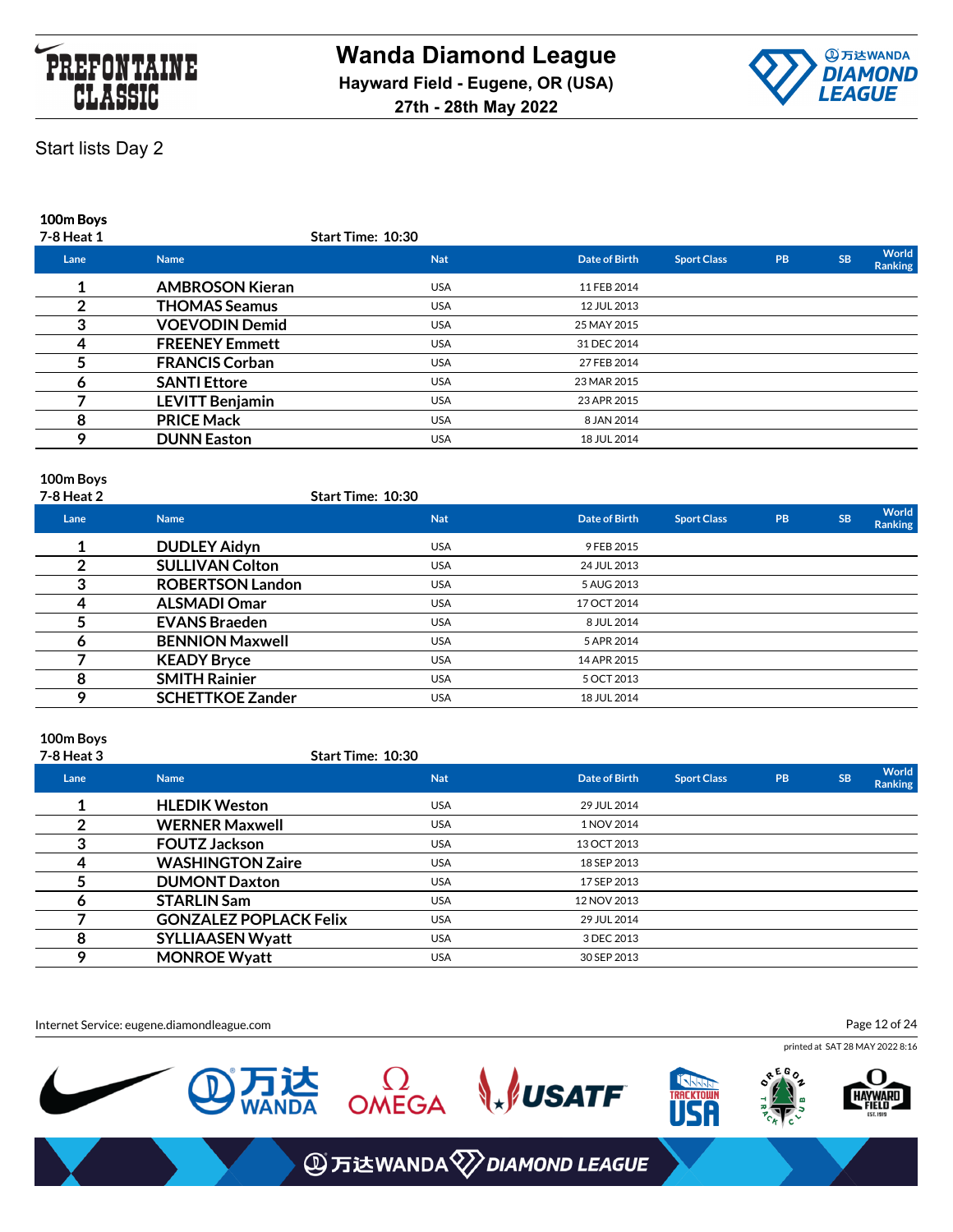



**100m Girls**

| 9-10 Heat 1 | Start Time: 10:36           |            |               |                    |           |           |                         |
|-------------|-----------------------------|------------|---------------|--------------------|-----------|-----------|-------------------------|
| Lane        | <b>Name</b>                 | <b>Nat</b> | Date of Birth | <b>Sport Class</b> | <b>PB</b> | <b>SB</b> | World<br><b>Ranking</b> |
|             | <b>LONERGAN Hope</b>        | <b>USA</b> | 28 MAY 2013   |                    |           |           |                         |
|             | <b>JIMENEZ DIAZ Angeles</b> | <b>USA</b> | 29 DEC 2013   |                    |           |           |                         |
|             | <b>FITAS Lily</b>           | <b>USA</b> | 26 JUN 2012   |                    |           |           |                         |
| 4           | <b>DELONG Quinn</b>         | <b>USA</b> | 17 AUG 2012   |                    |           |           |                         |
|             | <b>MANTALAS Blakely</b>     | <b>USA</b> | 8 APR 2012    |                    |           |           |                         |
|             | <b>KYBERT-MOMJIAN Kate</b>  | <b>USA</b> | 21 NOV 2013   |                    |           |           |                         |
|             | <b>STUDLEY-ADAMS Jacqui</b> | <b>USA</b> | 3 MAR 2012    |                    |           |           |                         |
| 8           | <b>WHITE Lydia</b>          | <b>USA</b> | 13 MAR 2013   |                    |           |           |                         |
| $\Omega$    | <b>REIER Kyla</b>           | <b>USA</b> | 17 MAY 2012   |                    |           |           |                         |
|             |                             |            |               |                    |           |           |                         |

### **100m Girls**

| 9-10 Heat 2 |                           | Start Time: 10:36 |               |                    |           |           |                         |
|-------------|---------------------------|-------------------|---------------|--------------------|-----------|-----------|-------------------------|
| Lane        | <b>Name</b>               | <b>Nat</b>        | Date of Birth | <b>Sport Class</b> | <b>PB</b> | <b>SB</b> | <b>World</b><br>Ranking |
|             | <b>ALEXANDER Ava</b>      | <b>USA</b>        | 6 SEP 2012    |                    |           |           |                         |
|             | <b>KALB</b> Tae           | <b>USA</b>        | 16 FEB 2012   |                    |           |           |                         |
| ≏           | <b>STRAUBE Sadie</b>      | <b>USA</b>        | 29 MAR 2012   |                    |           |           |                         |
| 4           | <b>ELLIS Faith</b>        | <b>USA</b>        | 26 APR 2013   |                    |           |           |                         |
|             | <b>PRICE Elsa</b>         | <b>USA</b>        | 9 MAY 2012    |                    |           |           |                         |
|             | <b>AMBROSON Mirabelle</b> | <b>USA</b>        | 15 JUN 2012   |                    |           |           |                         |
|             | <b>PIKE Zoey</b>          | <b>USA</b>        | 21 MAR 2013   |                    |           |           |                         |
| 8           | <b>McGLADREY Jillian</b>  | <b>USA</b>        | 22 MAY 2013   |                    |           |           |                         |
|             | <b>MEYERS Siena</b>       | <b>USA</b>        | 2 MAY 2012    |                    |           |           |                         |
|             |                           |                   |               |                    |           |           |                         |

## **100m Girls**

| 9-10 Heat 3 |                          | <b>Start Time: 10:36</b> |                      |                    |           |           |                                |
|-------------|--------------------------|--------------------------|----------------------|--------------------|-----------|-----------|--------------------------------|
| Lane        | <b>Name</b>              | <b>Nat</b>               | <b>Date of Birth</b> | <b>Sport Class</b> | <b>PB</b> | <b>SB</b> | <b>World</b><br><b>Ranking</b> |
|             | <b>SMITH Aster</b>       | <b>USA</b>               | 8 JAN 2012           |                    |           |           |                                |
|             | <b>WEAVER Reagan</b>     | <b>USA</b>               | 16 JUL 2011          |                    |           |           |                                |
| 3           | <b>STARLIN Catharine</b> | <b>USA</b>               | 1 SEP 2011           |                    |           |           |                                |
|             | <b>PUGIA Sara</b>        | <b>USA</b>               | 27 APR 2012          |                    |           |           |                                |
|             | <b>TOMMACK Olivia</b>    | <b>USA</b>               | 7 JUN 2011           |                    |           |           |                                |
| o           | <b>MOYSE Aliyah</b>      | <b>USA</b>               | 5 NOV 2012           |                    |           |           |                                |
|             | <b>KRAMER Evelyn</b>     | <b>USA</b>               | 14 SEP 2012          |                    |           |           |                                |
| 8           | <b>BASTIAENS Sofia</b>   | <b>USA</b>               | 19 SEP 2012          |                    |           |           |                                |
|             | <b>STUART Madison</b>    | <b>USA</b>               | 29 JUL 2011          |                    |           |           |                                |

Internet Service: eugene.diamondleague.com

Page 13 of 24

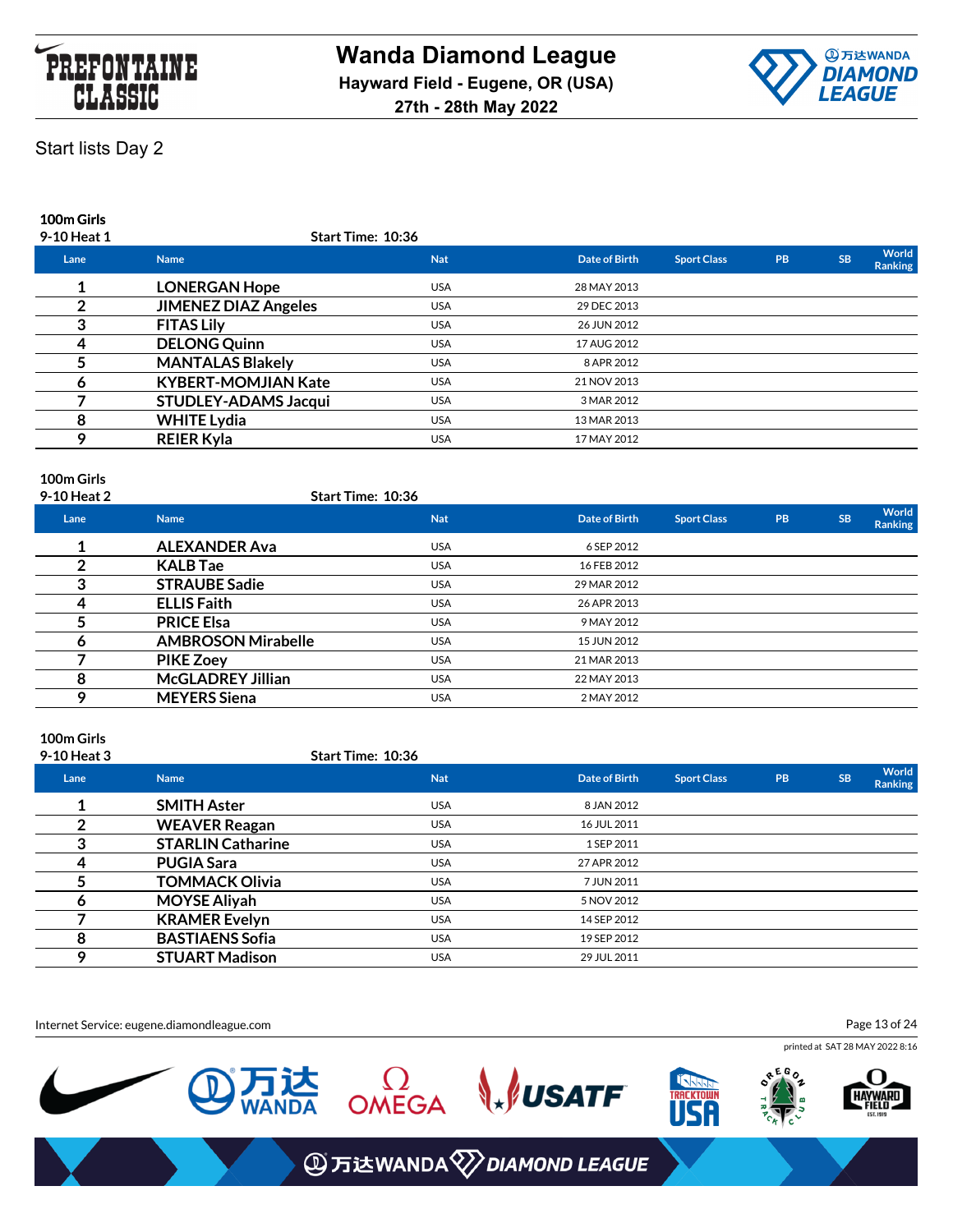



**100m Boys**

| 9-10 Heat 1 |                        | <b>Start Time: 10:42</b> |               |                    |           |           |                         |
|-------------|------------------------|--------------------------|---------------|--------------------|-----------|-----------|-------------------------|
| Lane        | <b>Name</b>            | <b>Nat</b>               | Date of Birth | <b>Sport Class</b> | <b>PB</b> | <b>SB</b> | World<br><b>Ranking</b> |
|             | <b>SMITH Haruto</b>    | <b>USA</b>               | 12 APR 2013   |                    |           |           |                         |
|             | <b>VOEVODIN Nikita</b> | <b>USA</b>               | 18 JAN 2012   |                    |           |           |                         |
|             | <b>BERTAPELLE Max</b>  | <b>USA</b>               | 12 AUG 2011   |                    |           |           |                         |
|             | <b>KING Theo</b>       | <b>USA</b>               | 18 MAR 2012   |                    |           |           |                         |
|             | <b>ANDERSON Calvin</b> | <b>USA</b>               | 6 DEC 2012    |                    |           |           |                         |
|             | <b>MYERS Jacob</b>     | <b>USA</b>               | 1 FEB 2013    |                    |           |           |                         |
|             | <b>HARDER Henry</b>    | <b>USA</b>               | 15 JUN 2012   |                    |           |           |                         |
| 8           | <b>WEINKEIN Caysen</b> | <b>USA</b>               | 14 OCT 2012   |                    |           |           |                         |
| $\Omega$    | <b>GRAY Ryan</b>       | <b>USA</b>               | 26 OCT 2012   |                    |           |           |                         |
|             |                        |                          |               |                    |           |           |                         |

### **100m Boys**

| 9-10 Heat 2 |                            | <b>Start Time: 10:42</b> |               |                    |           |           |                         |
|-------------|----------------------------|--------------------------|---------------|--------------------|-----------|-----------|-------------------------|
| Lane        | <b>Name</b>                | <b>Nat</b>               | Date of Birth | <b>Sport Class</b> | <b>PB</b> | <b>SB</b> | World<br><b>Ranking</b> |
|             | <b>HAY Elliott</b>         | <b>USA</b>               | 18 FEB 2012   |                    |           |           |                         |
|             | <b>GARDNER Blaise</b>      | <b>USA</b>               | 29 MAY 2012   |                    |           |           |                         |
| 3           | <b>BALL Kody</b>           | <b>USA</b>               | 3 JUL 2012    |                    |           |           |                         |
| 4           | <b>DIXON Hudson</b>        | <b>USA</b>               | 6 APR 2012    |                    |           |           |                         |
|             | <b>TEE Nathanael</b>       | <b>USA</b>               | 27 NOV 2011   |                    |           |           |                         |
|             | <b>SYLLIAASEN Owen</b>     | <b>USA</b>               | 16 APR 2012   |                    |           |           |                         |
|             | <b>VANDELINDER Jackson</b> | <b>USA</b>               | 12 APR 2012   |                    |           |           |                         |
| 8           | <b>WAGNER Silas</b>        | <b>USA</b>               | 13 AUG 2012   |                    |           |           |                         |
| o           | <b>BASCOM Finn</b>         | <b>USA</b>               | 27 AUG 2012   |                    |           |           |                         |
|             |                            |                          |               |                    |           |           |                         |

### **100m Boys**

| 9-10 Heat 3 |                         | <b>Start Time: 10:42</b> |               |                    |    |           |                         |
|-------------|-------------------------|--------------------------|---------------|--------------------|----|-----------|-------------------------|
| Lane        | <b>Name</b>             | <b>Nat</b>               | Date of Birth | <b>Sport Class</b> | PB | <b>SB</b> | World<br><b>Ranking</b> |
|             | <b>BUERGEY Cade</b>     | <b>USA</b>               | 25 MAR 2012   |                    |    |           |                         |
|             | <b>MANNING Liam</b>     | <b>USA</b>               | 20 OCT 2011   |                    |    |           |                         |
| 3           | <b>SAGE Keaton</b>      | <b>USA</b>               | 24 JUL 2012   |                    |    |           |                         |
|             | <b>WADLEY James</b>     | <b>USA</b>               | 7 JAN 2012    |                    |    |           |                         |
|             | <b>DUNN Foster</b>      | <b>USA</b>               | 8 NOV 2011    |                    |    |           |                         |
| o           | <b>WOLF Joaquin</b>     | <b>USA</b>               | 1 MAR 2013    |                    |    |           |                         |
|             | <b>CLAYBURGH Grant</b>  | <b>USA</b>               | 1 JAN 2013    |                    |    |           |                         |
| 8           | <b>FRAZEE Beau</b>      | <b>USA</b>               | 19 APR 2013   |                    |    |           |                         |
|             | <b>LAPLANTE Brennan</b> | <b>USA</b>               | 26 NOV 2012   |                    |    |           |                         |

Internet Service: eugene.diamondleague.com

Page 14 of 24

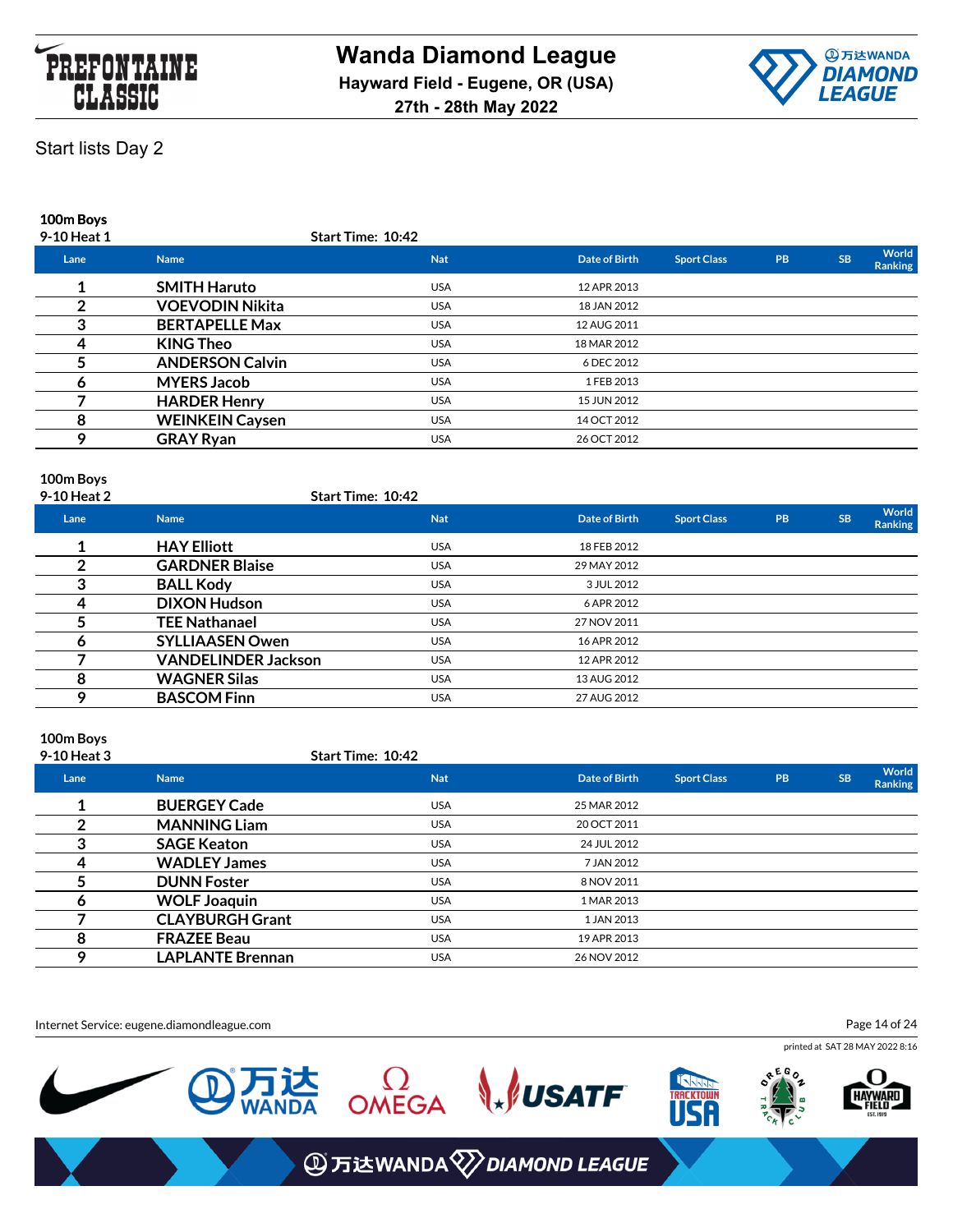



### **100m Girls**

| 11-12 Heat 1 | Start Time: 10:48          |            |               |                    |           |           |                         |
|--------------|----------------------------|------------|---------------|--------------------|-----------|-----------|-------------------------|
| Lane         | <b>Name</b>                | <b>Nat</b> | Date of Birth | <b>Sport Class</b> | <b>PB</b> | <b>SB</b> | World<br><b>Ranking</b> |
|              | <b>THOMAS Reilly</b>       | <b>USA</b> | 9 MAR 2010    |                    |           |           |                         |
|              | <b>HETHERINGTON Parker</b> | <b>USA</b> | 26 SEP 2009   |                    |           |           |                         |
|              | <b>HOF Matilda</b>         | <b>USA</b> | 22 FEB 2011   |                    |           |           |                         |
| 4            | <b>PAUL Lexi</b>           | <b>USA</b> | 11 JAN 2010   |                    |           |           |                         |
|              | <b>ADAMS</b> Sage          | <b>USA</b> | 23 SEP 2009   |                    |           |           |                         |
|              | <b>ANDERSON Felicity</b>   | <b>USA</b> | 21 FEB 2011   |                    |           |           |                         |
|              | <b>SCHABEL Anna</b>        | <b>USA</b> | 12 MAR 2010   |                    |           |           |                         |
| 8            | <b>REBAR Coral</b>         | <b>USA</b> | 15 JUL 2010   |                    |           |           |                         |
| ິດ           | <b>HESTON Scarlett</b>     | <b>USA</b> | 16 JAN 2011   |                    |           |           |                         |
|              |                            |            |               |                    |           |           |                         |

### **100m Girls**

| 11-12 Heat 2 | <b>Start Time: 10:48</b>        |            |                      |                    |           |           |                  |
|--------------|---------------------------------|------------|----------------------|--------------------|-----------|-----------|------------------|
| Lane         | <b>Name</b>                     | <b>Nat</b> | <b>Date of Birth</b> | <b>Sport Class</b> | <b>PB</b> | <b>SB</b> | World<br>Ranking |
|              | <b>KRAMER Theresa</b>           | <b>USA</b> | 8 DEC 2010           |                    |           |           |                  |
|              | <b>BURLANDO GRABOYES Silvia</b> | <b>USA</b> | 22 AUG 2010          |                    |           |           |                  |
| 3            | <b>CHAPMAN McKayla</b>          | <b>USA</b> | 27 JUL 2009          |                    |           |           |                  |
|              | RODRIGO Shyna Mikaela           | <b>USA</b> | 12 OCT 2009          |                    |           |           |                  |
|              | <b>BARNETT Malyn</b>            | <b>USA</b> | 8 MAY 2011           |                    |           |           |                  |
|              | <b>MACK Zoe</b>                 | <b>USA</b> | 9 MAR 2011           |                    |           |           |                  |
|              | <b>LOVELY Kathryn</b>           | <b>USA</b> | 24 JUL 2010          |                    |           |           |                  |
| 8            | <b>KAMRATH Maycie</b>           | <b>USA</b> | 11 APR 2011          |                    |           |           |                  |
| ο            | <b>FRAZEE Addilyn</b>           | <b>USA</b> | 14 APR 2011          |                    |           |           |                  |
|              |                                 |            |                      |                    |           |           |                  |

### **100m Boys**

| 11-12 Heat 1 | <b>Start Time: 10:52</b>            |            |               |                    |           |           |                  |
|--------------|-------------------------------------|------------|---------------|--------------------|-----------|-----------|------------------|
| Lane         | <b>Name</b>                         | <b>Nat</b> | Date of Birth | <b>Sport Class</b> | <b>PB</b> | <b>SB</b> | World<br>Ranking |
|              | <b>WHITAKER Peter</b>               | <b>USA</b> | 26 SEP 2010   |                    |           |           |                  |
|              | <b>SMITH Kaito</b>                  | <b>USA</b> | 18 JUN 2010   |                    |           |           |                  |
| 3            | <b>CLARKE Waylon</b>                | <b>USA</b> | 13 OCT 2009   |                    |           |           |                  |
|              | <b>BERTAPELLE Caden</b>             | <b>USA</b> | 26 APR 2010   |                    |           |           |                  |
|              | <b>ESCUDERO PACHECO Diego</b>       | <b>USA</b> | 22 MAY 2010   |                    |           |           |                  |
| n            | <b>LOVELY Oscar</b>                 | <b>USA</b> | 4 JAN 2010    |                    |           |           |                  |
|              | <b>HINDERY-GLASINOVIC Sebastian</b> | <b>USA</b> | 29 MAY 2009   |                    |           |           |                  |
| 8            | <b>FOUTZ Bentley</b>                | <b>USA</b> | 12 JAN 2011   |                    |           |           |                  |
|              | <b>CHRISMAN Ethan</b>               | <b>USA</b> | 23 MAY 2010   |                    |           |           |                  |

Internet Service: eugene.diamondleague.com

Page 15 of 24

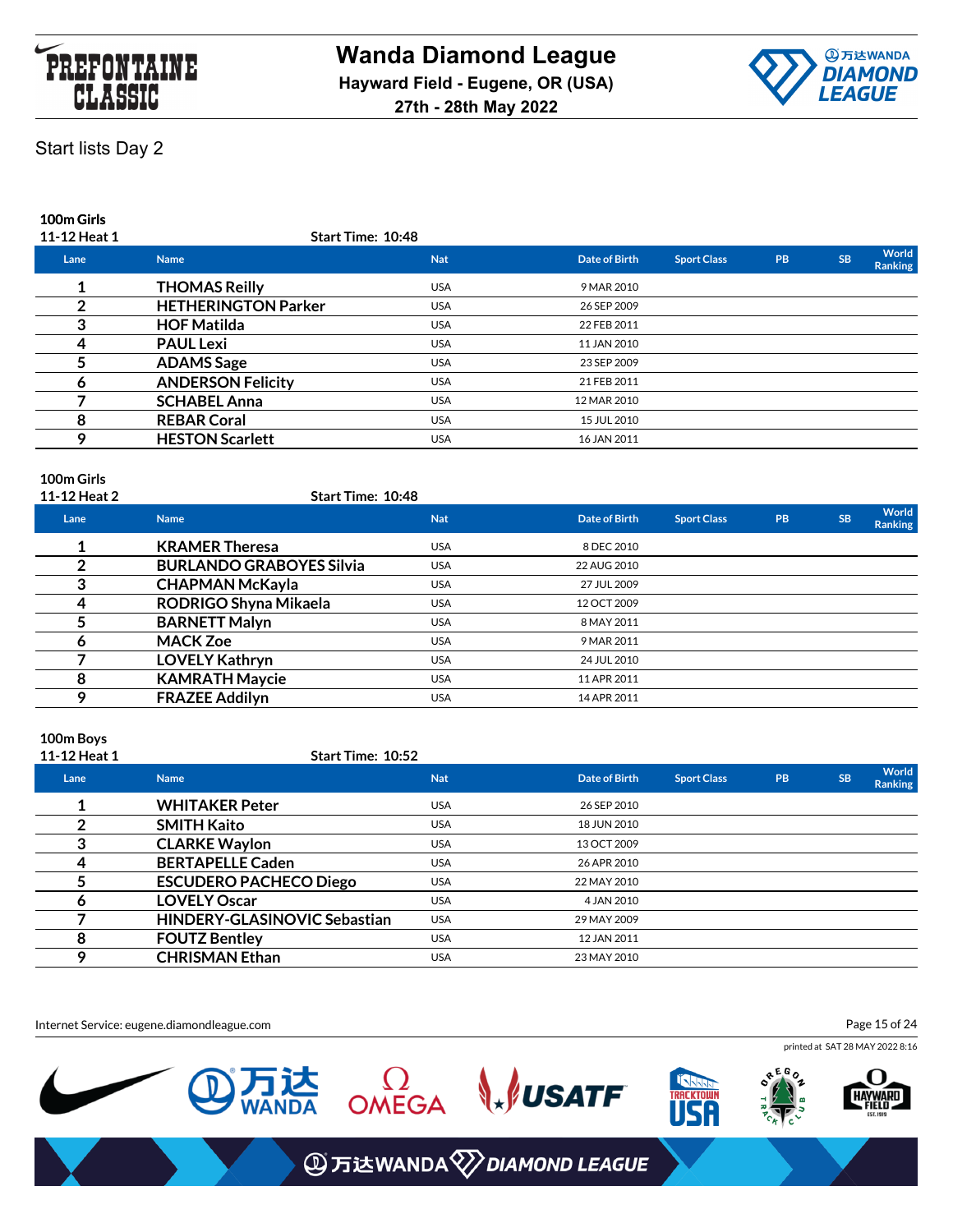



**100m Boys**

| 11-12 Heat 2 |                        | <b>Start Time: 10:52</b> |               |                    |           |           |                  |
|--------------|------------------------|--------------------------|---------------|--------------------|-----------|-----------|------------------|
| Lane         | <b>Name</b>            | <b>Nat</b>               | Date of Birth | <b>Sport Class</b> | <b>PB</b> | <b>SB</b> | World<br>Ranking |
|              | <b>LAPLANTE Landon</b> | <b>USA</b>               | 24 SEP 2010   |                    |           |           |                  |
|              | <b>SANTI Brando</b>    | <b>USA</b>               | 8 NOV 2009    |                    |           |           |                  |
|              | <b>LEVITT James</b>    | <b>USA</b>               | 6 MAY 2011    |                    |           |           |                  |
| 4            | <b>BECKER Robin</b>    | <b>USA</b>               | 7 JAN 2010    |                    |           |           |                  |
|              | <b>VADLANI Dhruv</b>   | <b>USA</b>               | 29 AUG 2009   |                    |           |           |                  |
|              | <b>ROGERS Miles</b>    | <b>USA</b>               | 14 SEP 2009   |                    |           |           |                  |
|              | <b>BATTINI Luca</b>    | <b>USA</b>               | 26 MAY 2011   |                    |           |           |                  |
| 8            | <b>JONES Everett</b>   | <b>USA</b>               | 17 MAR 2010   |                    |           |           |                  |
| o            | <b>DUMONT Trayvn</b>   | <b>USA</b>               | 6 APR 2010    |                    |           |           |                  |
|              |                        |                          |               |                    |           |           |                  |

### **100m Girls**

| 13-14 Heat 1 |                              | Start Time: 10:56 |                      |                    |           |           |                  |
|--------------|------------------------------|-------------------|----------------------|--------------------|-----------|-----------|------------------|
| Lane         | <b>Name</b>                  | <b>Nat</b>        | <b>Date of Birth</b> | <b>Sport Class</b> | <b>PB</b> | <b>SB</b> | World<br>Ranking |
|              | <b>THOMAS Zari</b>           | <b>USA</b>        | 16 DEC 2008          |                    |           |           |                  |
|              | <b>CRAVEN Zion</b>           | <b>USA</b>        | 28 APR 2008          |                    |           |           |                  |
|              | <b>THOMAS Ryan</b>           | <b>USA</b>        | 7 JUL 2008           |                    |           |           |                  |
| 4            | <b>SARAPIN Ava</b>           | <b>USA</b>        | 20 APR 2008          |                    |           |           |                  |
|              | <b>SCANLAN Maisy</b>         | <b>USA</b>        | 13 JUL 2008          |                    |           |           |                  |
|              | <b>EAKER Avery</b>           | <b>USA</b>        | 21 OCT 2007          |                    |           |           |                  |
|              | <b>MANTALAS Brynn</b>        | <b>USA</b>        | 21 MAR 2009          |                    |           |           |                  |
| 8            | <b>CIRUGEDA BOTELLA Luna</b> | <b>USA</b>        | 4 JUN 2008           |                    |           |           |                  |
| ο            | <b>RUSSELL Alexis</b>        | <b>USA</b>        | 26 DEC 2007          |                    |           |           |                  |
|              |                              |                   |                      |                    |           |           |                  |

## **100m Girls**

| 13-14 Heat 2 |                           | Start Time: 10:56 |                      |                    |           |           |                                |
|--------------|---------------------------|-------------------|----------------------|--------------------|-----------|-----------|--------------------------------|
| Lane         | <b>Name</b>               | <b>Nat</b>        | <b>Date of Birth</b> | <b>Sport Class</b> | <b>PB</b> | <b>SB</b> | <b>World</b><br><b>Ranking</b> |
|              | <b>LOVELY Teresa</b>      | <b>USA</b>        | 24 APR 2008          |                    |           |           |                                |
|              | <b>BENEDITTI Paige</b>    | <b>USA</b>        | 18 MAY 2009          |                    |           |           |                                |
|              | <b>WALSH Olivia</b>       | <b>USA</b>        | 7 MAY 2009           |                    |           |           |                                |
|              | VENTI Mila                | <b>USA</b>        | 4 FEB 2008           |                    |           |           |                                |
|              | <b>DILLON Katie</b>       | <b>USA</b>        | 9 FEB 2009           |                    |           |           |                                |
| o            | <b>PERRINE Evalyn</b>     | <b>USA</b>        | 6 APR 2009           |                    |           |           |                                |
|              | <b>JAGNE Analiese</b>     | <b>USA</b>        | 18 DEC 2008          |                    |           |           |                                |
|              | <b>FISCHER Abigail</b>    | <b>USA</b>        | 27 DEC 2008          |                    |           |           |                                |
| Q            | <b>KNIGHT-SHEEN Elsie</b> | <b>USA</b>        | 19 MAY 2009          |                    |           |           |                                |

Internet Service: eugene.diamondleague.com

Page 16 of 24

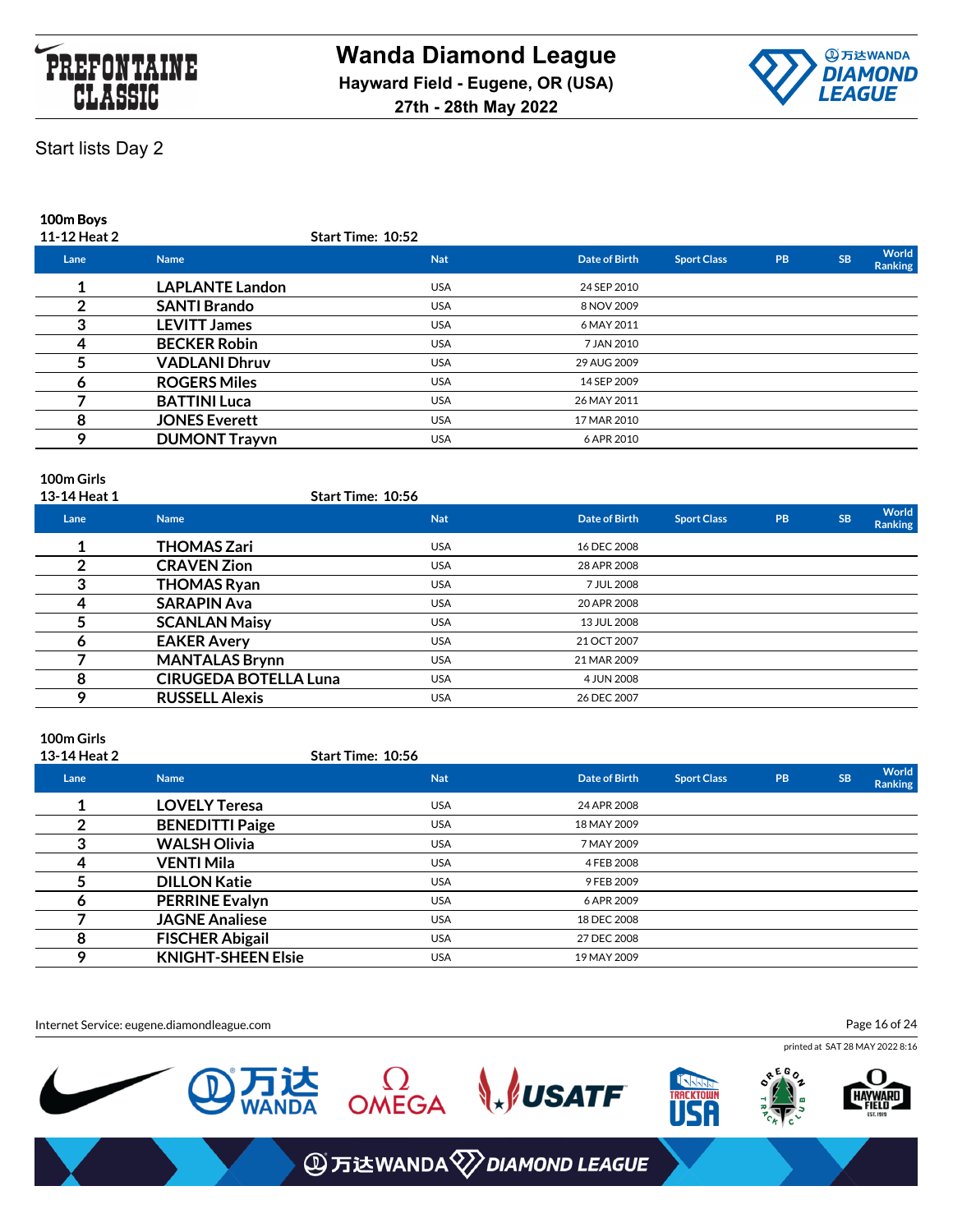



**100m Boys**

| 13-14 Heat 1 |                      | <b>Start Time: 11:00</b> |               |                    |           |           |                  |
|--------------|----------------------|--------------------------|---------------|--------------------|-----------|-----------|------------------|
| Lane         | <b>Name</b>          | <b>Nat</b>               | Date of Birth | <b>Sport Class</b> | <b>PB</b> | <b>SB</b> | World<br>Ranking |
|              | <b>CHASE Jackson</b> | <b>USA</b>               | 1 APR 2008    |                    |           |           |                  |
|              | <b>PERRY Mekhi</b>   | <b>USA</b>               | 11 MAY 2008   |                    |           |           |                  |
|              | <b>WACKS Zev</b>     | <b>USA</b>               | 26 OCT 2007   |                    |           |           |                  |
|              | <b>LOVELY Andrew</b> | <b>USA</b>               | 16 JUN 2007   |                    |           |           |                  |
|              | <b>FORD Calvin</b>   | <b>USA</b>               | 2 OCT 2007    |                    |           |           |                  |
|              | <b>BALLEW Reece</b>  | <b>USA</b>               | 5 MAR 2009    |                    |           |           |                  |
|              | <b>ELLIS Adam</b>    | <b>USA</b>               | 26 MAR 2009   |                    |           |           |                  |
|              | <b>MUNDELL Cash</b>  | <b>USA</b>               | 15 FEB 2009   |                    |           |           |                  |
|              |                      |                          |               |                    |           |           |                  |

# **100m Boys**

| 13-14 Heat 2 |                           | <b>Start Time: 11:00</b> |               |                    |           |           |                         |
|--------------|---------------------------|--------------------------|---------------|--------------------|-----------|-----------|-------------------------|
| Lane         | <b>Name</b>               | <b>Nat</b>               | Date of Birth | <b>Sport Class</b> | <b>PB</b> | <b>SB</b> | World<br><b>Ranking</b> |
|              | <b>ESCOBAR Dominik</b>    | <b>USA</b>               | 9 APR 2009    |                    |           |           |                         |
|              | <b>WHITEHOUSE Levi</b>    | <b>USA</b>               | 8 MAY 2009    |                    |           |           |                         |
|              | <b>ANDERSON Ramsey</b>    | <b>USA</b>               | 19 SEP 2008   |                    |           |           |                         |
|              | <b>BORSCHEL Reid</b>      | <b>USA</b>               | 2 JUL 2007    |                    |           |           |                         |
|              | <b>WADLEY Luke</b>        | <b>USA</b>               | 5 MAR 2008    |                    |           |           |                         |
|              | <b>STUART Daniel</b>      | <b>USA</b>               | 5 NOV 2008    |                    |           |           |                         |
|              | <b>MONROE Eben</b>        | <b>USA</b>               | 1 JUL 2008    |                    |           |           |                         |
|              | <b>VILLANUEVA Kanaloa</b> | <b>USA</b>               | 23 OCT 2008   |                    |           |           |                         |
|              |                           |                          |               |                    |           |           |                         |

### **100m Boys**

| Adaptive | <b>Start Time: 11:04</b> |
|----------|--------------------------|

| Lane | <b>Name</b>             | <b>Nat</b> | Date of Birth | <b>Sport Class</b> | <b>PB</b> | <b>SB</b> | World<br>Ranking |
|------|-------------------------|------------|---------------|--------------------|-----------|-----------|------------------|
| ◠    | <b>SCHNEIDER Sidney</b> | <b>USA</b> | 9 JUL 2013    |                    |           |           |                  |
|      | <b>McCOY Maile</b>      | <b>USA</b> | 30 JUL 2009   |                    |           |           |                  |
| 4    | <b>BURNS Aj</b>         | <b>USA</b> | 11 SEP 2014   |                    |           |           |                  |
|      | <b>FULLERTON Bob</b>    | <b>USA</b> | 9 OCT 2014    |                    |           |           |                  |
|      | <b>ABEL Kian</b>        | <b>USA</b> | 8 JAN 2014    |                    |           |           |                  |
|      | <b>MURRAY Grant</b>     | <b>USA</b> | 4 NOV 2011    |                    |           |           |                  |

Internet Service: eugene.diamondleague.com

Page 17 of 24

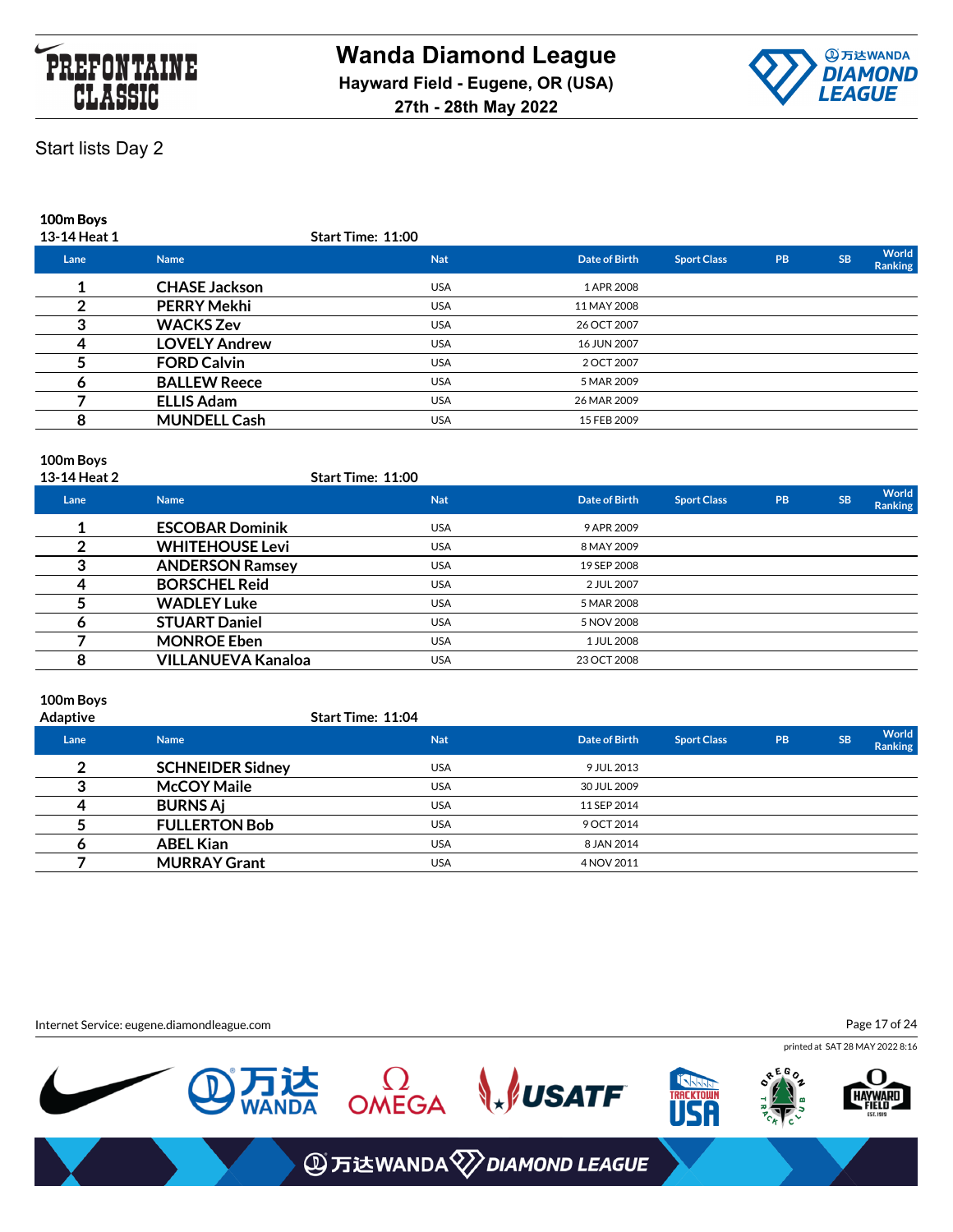



**1500m Men**

| <b>Name</b>             | <b>Nat</b> | Date of Birth            | <b>PB</b><br><b>Sport Class</b> | <b>SB</b> | <b>World</b><br><b>Ranking</b> |
|-------------------------|------------|--------------------------|---------------------------------|-----------|--------------------------------|
| <b>LAKEMAN Caleb</b>    | <b>USA</b> |                          | 3:52.64                         |           |                                |
| <b>McCANN Luke</b>      | <b>IRL</b> | 12 MAR 1998              | 3:36.81                         |           | 51                             |
| <b>RAESS Jonas</b>      | <b>SUI</b> | 8 MAR 1994               | 3:37.46                         |           |                                |
| <b>SCOTT Marc</b>       | <b>GBR</b> | 21 DEC 1993              | 3:35.93                         |           |                                |
| <b>WEST James</b>       | <b>GBR</b> | 30 JAN 1996              | 3:34.07                         | 3:43.04   |                                |
| <b>HUNTER Charlie</b>   | <b>AUS</b> | 20 JUL 1996              | 3:37.61                         |           |                                |
| <b>RATCLIFFE Thomas</b> | <b>USA</b> |                          | 3:39.27                         |           |                                |
| <b>KESSLER Hobbs</b>    | <b>USA</b> | 15 MAR 2003              | 3:34.36                         | 3:38.98   | 82                             |
| <b>ALEXANDER Colby</b>  | <b>USA</b> | 13 JUN 1991              | 3:33.65                         | 3:38.11   | 23                             |
| <b>PRAKEL Samuel</b>    | <b>USA</b> | 29 OCT 1994              | 3:36.54                         | 3:37.54   | 40                             |
| <b>CIATTEI Vincent</b>  | <b>USA</b> | 21 JAN 1995              | 3:34.57                         | 3:36.79   | 71                             |
| <b>NOBLE Christian</b>  | <b>USA</b> | 21 APR 1997              | 3:36.00                         | 3:36.00   |                                |
| <b>TANNER Samuel</b>    | NZL        | 24 AUG 2000              | 3:35.61                         | 3:35.61   | 58                             |
| <b>GOURLEY Neil</b>     | <b>GBR</b> | 7 FEB 1995               | 3:35.43                         | 3:35.43   |                                |
| <b>ANDREWS Robby</b>    | (PM) USA   | 29 MAR 1991              | 3:34.78                         | 3:42.77   |                                |
|                         |            | <b>Start Time: 12:29</b> |                                 |           |                                |

#### **100m Women T63**

### **Start Time: 12:41**

| Lane | <b>Name</b>                          | <b>Nat</b> | Date of Birth | <b>Sport Class</b> | <b>PB</b> | <b>SB</b> | <b>World</b><br><b>Ranking</b> |
|------|--------------------------------------|------------|---------------|--------------------|-----------|-----------|--------------------------------|
|      | <b>MARCUSSEN Lindi</b>               | <b>USA</b> | 1996          |                    |           |           |                                |
|      | <b>BASSETT Scout</b>                 | <b>USA</b> | 18 AUG 1988   |                    |           |           |                                |
|      | <b>CAIRONI Martina</b>               | <b>ITA</b> | 13 SEP 1989   |                    |           |           |                                |
|      | <b>CONTRAFATTO Monica Graziana</b>   | <b>ITA</b> | 3 SEP 1981    |                    |           |           |                                |
|      | <b>SCHOUTEN Fleur Elise Adelaine</b> | <b>NED</b> | 29 MAY 2001   |                    |           |           |                                |

#### **400m Men T62**

### **Start Time: 12:49**

| Lane | <b>Name</b>                   | <b>Nat</b> | Date of Birth | <b>Sport Class</b> | <b>PB</b> | <b>SB</b> | World<br><b>Ranking</b> |
|------|-------------------------------|------------|---------------|--------------------|-----------|-----------|-------------------------|
| ≏    | <b>MALAKOPOULOS Stylianos</b> | <b>GRE</b> | 1996          |                    |           |           |                         |
|      | <b>WOODHALL Hunter</b>        | <b>USA</b> | 17 FEB 1999   |                    | 46.22     |           |                         |
|      | <b>FLOORS Johannes</b>        | <b>GER</b> | 8 FEB 1995    |                    | 46.65     |           |                         |
|      | <b>HENDRIKS Olivier</b>       | <b>NED</b> | 2003          |                    |           |           |                         |
|      | <b>LEEPER Blake</b>           | <b>USA</b> | 1 JAN 1950    |                    |           |           |                         |
|      | <b>BLAIR Cooper</b>           | <b>USA</b> | 2003          |                    |           |           |                         |

Internet Service: eugene.diamondleague.com

Page 18 of 24

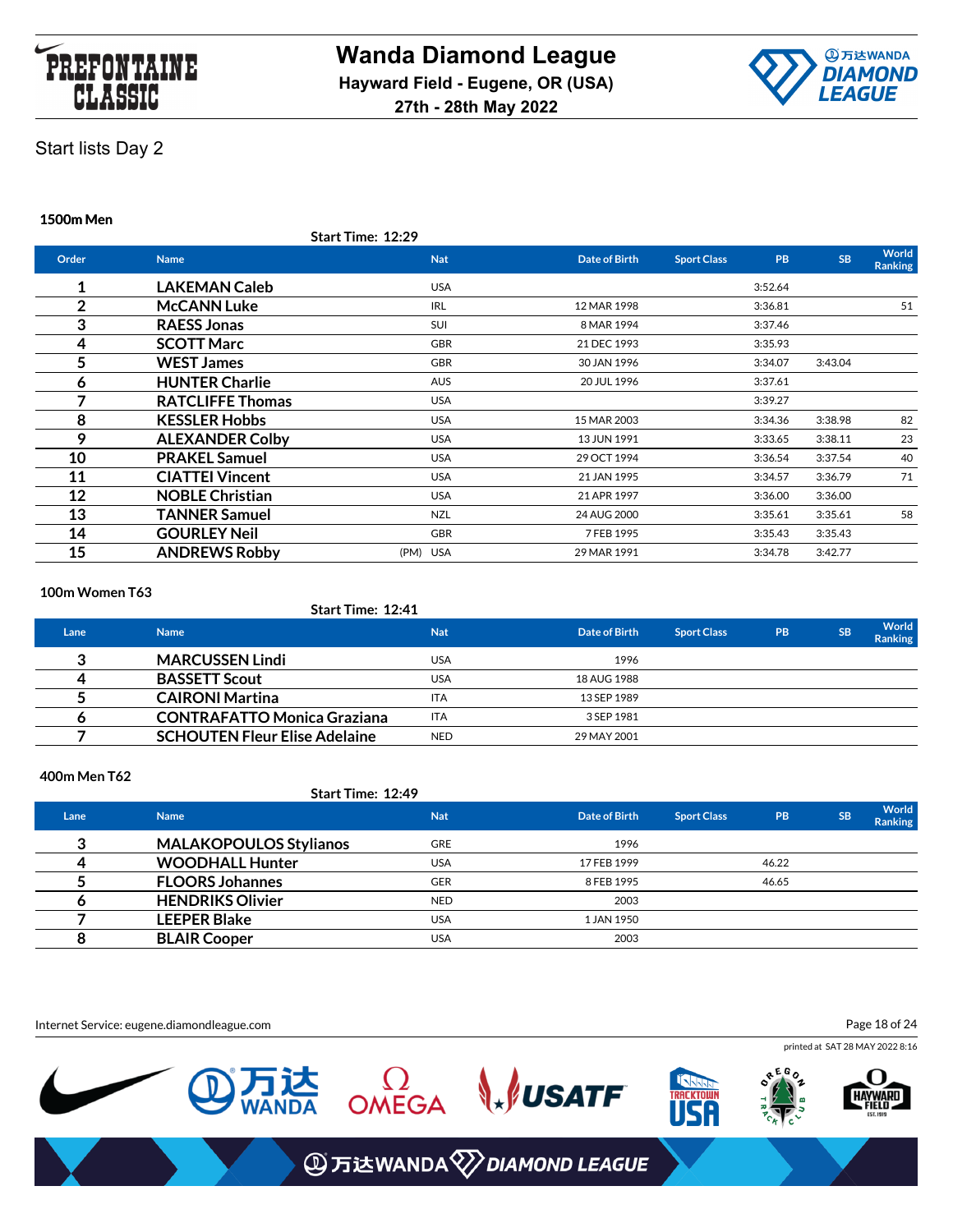



#### **400m Hurdles Men**

|      |                         | <b>Start Time: 13:04</b> |               |                    |       |           |                         |
|------|-------------------------|--------------------------|---------------|--------------------|-------|-----------|-------------------------|
| Lane | <b>Name</b>             | <b>Nat</b>               | Date of Birth | <b>Sport Class</b> | PB    | <b>SB</b> | World<br><b>Ranking</b> |
|      | <b>HYDE Jaheel</b>      | <b>JAM</b>               | 2 FEB 1997    |                    | 48.18 | 50.23     | 11                      |
| ◠    | <b>MÄGI Rasmus</b>      | EST                      | 4 MAY 1992    |                    | 48.11 |           |                         |
| ⊿    | <b>ROSSER Khallifah</b> | <b>USA</b>               | 13 JUL 1995   |                    | 48.26 | 48.26     | 22                      |
|      | <b>ALLENCJ</b>          | <b>USA</b>               | 14 FEB 1995   |                    | 48.73 | 49.05     | 33                      |
| o    | <b>HALL Quincy</b>      | <b>USA</b>               | 31 JUL 1998   |                    | 48.48 | 48.51     |                         |
|      | dos SANTOS Alison       | <b>BRA</b>               | 3 JUN 2000    |                    | 46.72 | 47.24     | 2                       |
| 8    | <b>MOWATT Kemar</b>     | <b>JAM</b>               | 12 MAR 1995   |                    | 48.49 | 49.48     | 15                      |
| Ω    | <b>BENGTSTRÖM Carl</b>  | <b>SWE</b>               | 13 JAN 2000   |                    | 48.53 |           | 24                      |

#### **5000m Men**

|       |                        | Start Time: 13:10 |            |               |                    |           |           |                         |
|-------|------------------------|-------------------|------------|---------------|--------------------|-----------|-----------|-------------------------|
| Order | <b>Name</b>            |                   | <b>Nat</b> | Date of Birth | <b>Sport Class</b> | <b>PB</b> | <b>SB</b> | World<br><b>Ranking</b> |
|       | <b>PARSONS Sam</b>     |                   | GER        | 18 JUN 1994   |                    | 13:21.17  | 13:21.17  |                         |
| 2     | <b>RAMSDEN Matthew</b> |                   | <b>AUS</b> | 23 JUL 1997   |                    | 13:16.63  | 13:40.69  | 28                      |
| 3     | <b>ROBINSON Brett</b>  |                   | <b>AUS</b> | 8 MAY 1991    |                    | 13:15.91  |           |                         |
| 4     | <b>BEAMISH George</b>  |                   | NZL        | 24 OCT 1996   |                    | 13:31.58  |           |                         |
| 5     | <b>GRIJALVA Luis</b>   |                   | <b>GUA</b> | 10 APR 1999   |                    | 13:10.09  |           | 14                      |
| 6     | <b>AREGAWI Berihu</b>  |                   | <b>ETH</b> | 28 FEB 2001   |                    | 13:08.91  |           |                         |
|       | <b>WALE Getnet</b>     |                   | <b>ETH</b> | 16 JUL 2000   |                    | 12:53.28  | 13:45.20  | 18                      |
| 8     | <b>BAREGA Selemon</b>  |                   | ETH.       | 20 JAN 2000   |                    | 12:43.02  |           |                         |
| 9     | <b>CHELIMO Paul</b>    |                   | <b>USA</b> | 27 OCT 1990   |                    | 12:57.55  |           | 8                       |
| 10    | <b>TEFERA Samuel</b>   |                   | ETH.       | 23 OCT 1999   |                    |           |           |                         |
| 11    | <b>AHMED Mohammed</b>  |                   | <b>CAN</b> | 5 JAN 1991    |                    | 12:47.20  |           | 2                       |
| 12    | <b>BIRGEN Bethwell</b> | (PM) KEN          |            | 6 AUG 1988    |                    | 13:04.66  |           |                         |
| 13    | <b>NOWAK Craig</b>     | (PM) USA          |            | 20 APR 1994   |                    |           |           |                         |

Internet Service: eugene.diamondleague.com

Page 19 of 24

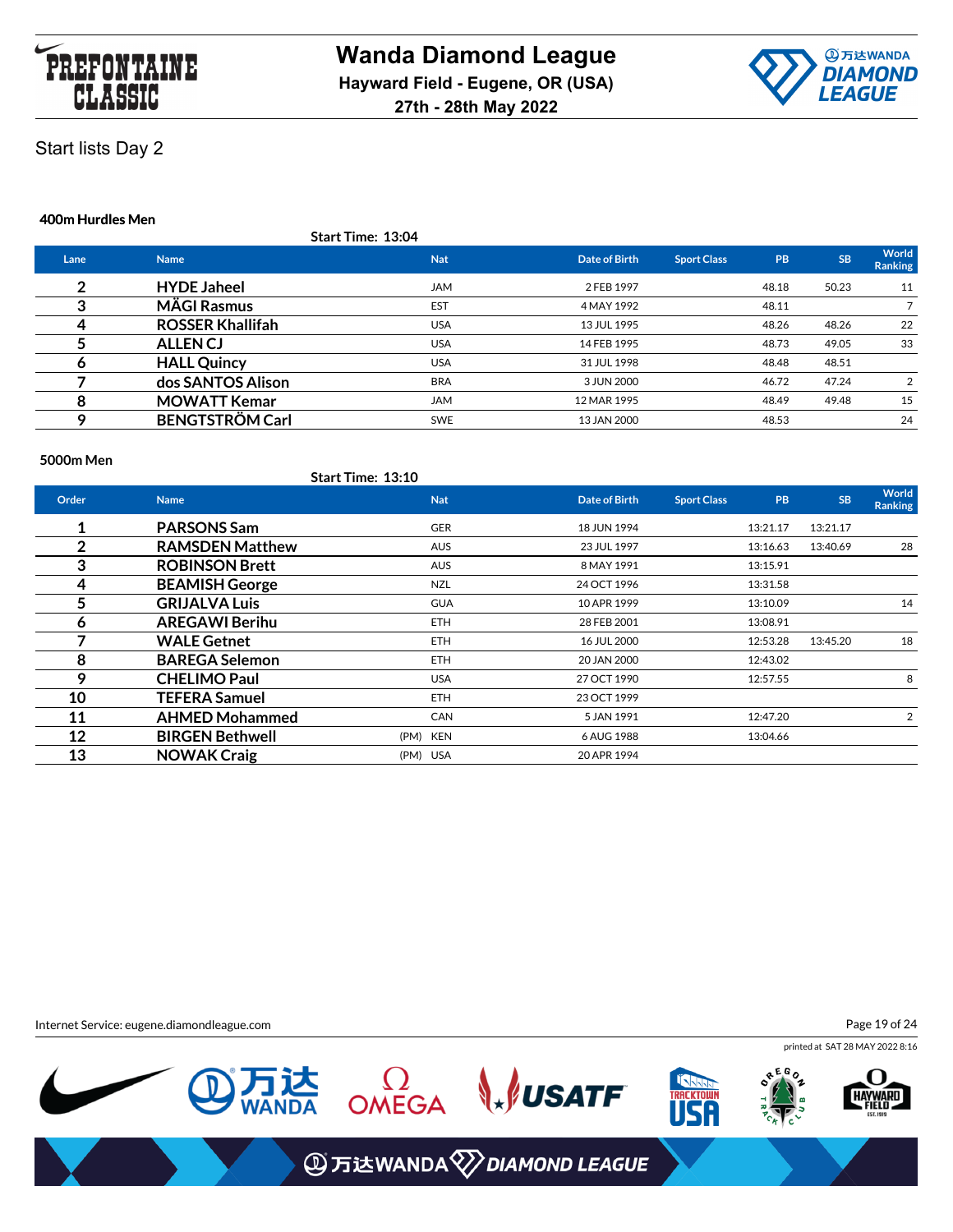



#### **100m Women**

|          | Start Time: 13:33            |            |               |                    |           |           |                  |
|----------|------------------------------|------------|---------------|--------------------|-----------|-----------|------------------|
| Lane     | <b>Name</b>                  | <b>Nat</b> | Date of Birth | <b>Sport Class</b> | <b>PB</b> | <b>SB</b> | World<br>Ranking |
|          | <b>WILLIAMS Briana</b>       | <b>JAM</b> | 21 MAR 2002   |                    | 10.97     | 11.03     | 11               |
| າ        | <b>TERRY Twanisha</b>        | <b>USA</b> | 24 JAN 1999   |                    | 10.89     | 10.94     | 15               |
| <u>ົ</u> | <b>RICHARDSON Sha'Carri</b>  | <b>USA</b> | 25 MAR 2000   |                    | 10.72     | 11.27     |                  |
|          | <b>JACKSON Shericka</b>      | <b>JAM</b> | 16 JUL 1994   |                    | 10.76     | 11.00     | 3                |
|          | <b>ASHER-SMITH Dina</b>      | <b>GBR</b> | 4 DEC 1995    |                    | 10.83     | 11.11     |                  |
| O        | <b>THOMPSON-HERAH Elaine</b> | <b>JAM</b> | 28 JUN 1992   |                    | 10.54     | 10.89     |                  |
|          | <b>KAMBUNDJI Mujinga</b>     | SUI        | 17 JUN 1992   |                    | 10.94     | 11.17     |                  |
| 8        | <b>DANIELS Teahna</b>        | <b>USA</b> | 27 MAR 1997   |                    | 10.83     | 11.32     | 9                |
| Q        | <b>TA LOU Marie-Josée</b>    | CIV        | 18 NOV 1988   |                    | 10.78     | 11.07     | 4                |

#### **100m Hurdles Women**

|      | <b>Start Time: 13:43</b>     |            |               |                    |           |           |                  |
|------|------------------------------|------------|---------------|--------------------|-----------|-----------|------------------|
| Lane | <b>Name</b>                  | <b>Nat</b> | Date of Birth | <b>Sport Class</b> | <b>PB</b> | <b>SB</b> | World<br>Ranking |
|      | <b>CUNNINGHAM Gabriele</b>   | <b>USA</b> | 22 FEB 1998   |                    | 12.53     | 13.06     | 9                |
|      | <b>SEMBER Cindy</b>          | <b>GBR</b> | 5 AUG 1994    |                    | 12.53     | 12.63     | 10               |
|      | <b>WILLIAMS Danielle</b>     | <b>JAM</b> | 14 SEP 1992   |                    | 12.32     | 12.61     |                  |
|      | <b>MARSHALL Tonea</b>        | <b>USA</b> | 17 DEC 1998   |                    | 12.44     | 12.46     | 15               |
|      | <b>CAMACHO-QUINN Jasmine</b> | <b>PUR</b> | 21 AUG 1996   |                    | 12.26     | 12.39     |                  |
|      | <b>HARRISON Kendra</b>       | <b>USA</b> | 18 SEP 1992   |                    | 12.20     | 12.56     | 4                |
|      | <b>ALI Nia</b>               | <b>USA</b> | 23 OCT 1988   |                    | 12.34     | 12.59     |                  |
| 8    | <b>AMUSAN Tobi</b>           | <b>NGR</b> | 23 APR 1997   |                    | 12.42     | 12.61     | 2                |
| Ω    | <b>COCKRELL Anna</b>         | <b>USA</b> | 28 AUG 1997   |                    | 12.54     | 12.87     | 29               |

#### **Long Jump Women**

#### **Start Time: 13:46**

| Order | <b>Name</b>           | <b>Nat</b> | Date of Birth | <b>Sport Class</b> | PB   | <b>SB</b> | World<br><b>Ranking</b> |
|-------|-----------------------|------------|---------------|--------------------|------|-----------|-------------------------|
|       | <b>VULETA</b> Ivana   | <b>SRB</b> | 10 MAY 1990   |                    | 7.10 | 6.54      | 2                       |
|       | <b>BRUME Ese</b>      | <b>NGR</b> | 20 JAN 1996   |                    | 7.17 | 6.78      | $\overline{4}$          |
|       | <b>DAVIS Tara</b>     | <b>USA</b> | 20 MAY 1999   |                    | 7.14 | 6.58      | 8                       |
|       | <b>BURKS Quanesha</b> | <b>USA</b> | 15 MAR 1995   |                    | 6.96 | 6.75      | 11                      |
|       | <b>UGEN Lorraine</b>  | <b>GBR</b> | 22 AUG 1991   |                    | 7.05 | 6.65      | 9                       |
|       | <b>SAGNIA Khaddi</b>  | <b>SWE</b> | 20 APR 1994   |                    | 6.93 | 6.46      |                         |
|       | <b>FOSTER Rhesa</b>   | <b>USA</b> | 25 MAY 1998   |                    | 6.47 |           | 129                     |

Internet Service: eugene.diamondleague.com

Page 20 of 24

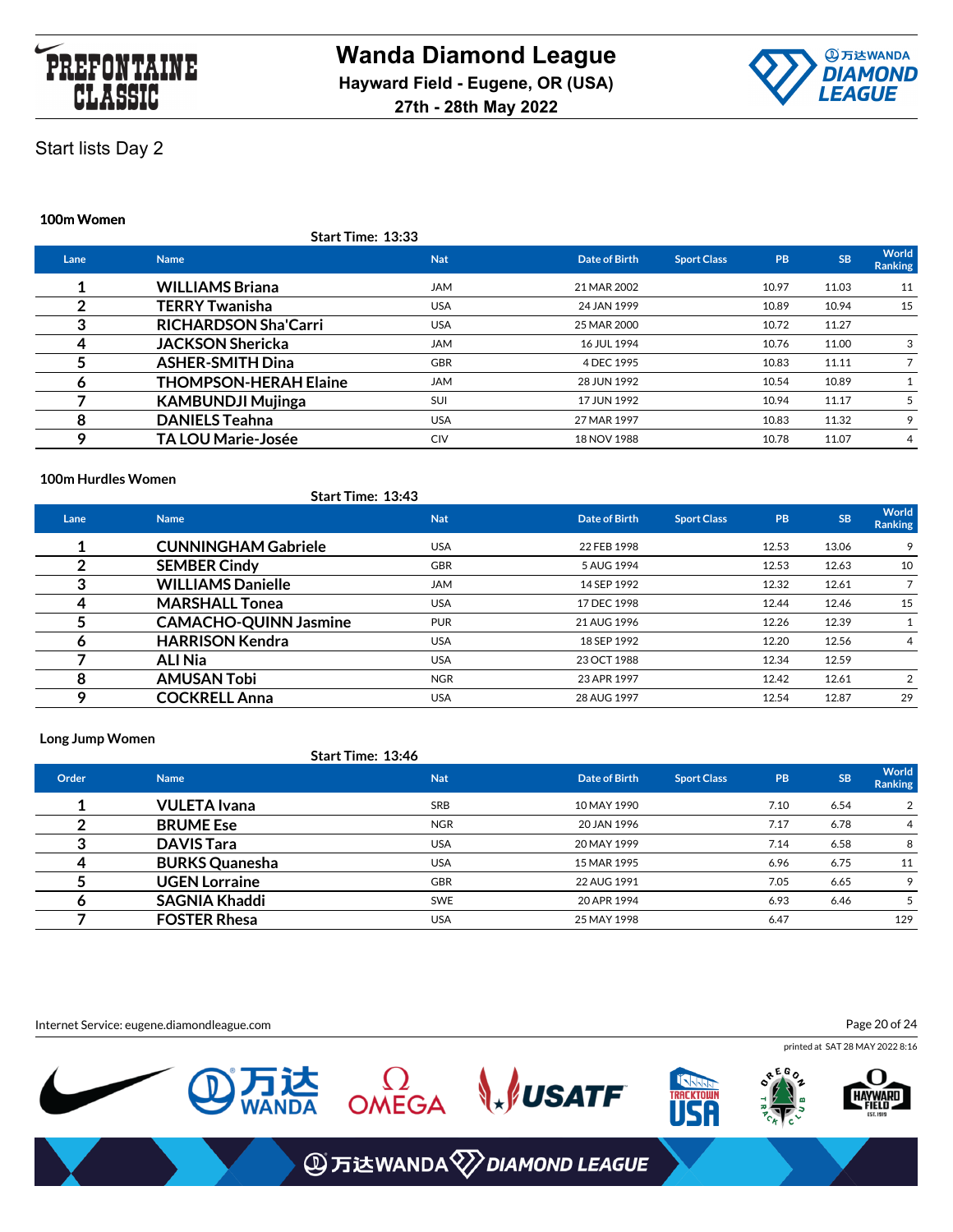



### **1500m Women**

|                | Start Time: 13:49               |            |                      |                    |                        |                         |
|----------------|---------------------------------|------------|----------------------|--------------------|------------------------|-------------------------|
| Order          | <b>Name</b>                     | <b>Nat</b> | <b>Date of Birth</b> | <b>Sport Class</b> | <b>SB</b><br><b>PB</b> | World<br><b>Ranking</b> |
| 1              | <b>FLEURY Aurore</b>            | <b>FRA</b> | 4 DEC 1993           |                    | 4:03.35                | 31                      |
| $\overline{2}$ | <b>SABBATINI Gaia</b>           | <b>ITA</b> | 10 JUN 1999          |                    | 4:02.25                | 28                      |
| 3              | <b>JOHNSON Sinclaire</b>        | <b>USA</b> | 14 APR 1998          |                    | 4:03.33<br>4:03.33     | 62                      |
| 4              | <b>OSIKA Shannon</b>            | <b>USA</b> | 15 JUN 1993          |                    | 4:06.23<br>4:00.73     | 17                      |
| 5              | <b>McGEE Cory Ann</b>           | <b>USA</b> | 29 MAY 1992          |                    | 4:08.26<br>4:00.67     | 20                      |
| 6              | <b>KETEMA Tigist</b>            | <b>ETH</b> | 15 SEP 1998          |                    | 4:00.91                | 30                      |
|                | TANAKA Nozomi                   | <b>JPN</b> | 4 SEP 1999           |                    | 4:06.35<br>3:59.19     | 14                      |
| 8              | <b>NANYONDO Winnie</b>          | <b>UGA</b> | 23 AUG 1993          |                    | 3:59.56                | 6                       |
| 9              | <b>HAILU Freweyni</b>           | <b>ETH</b> | 12 FEB 2001          |                    | 3:56.28                | 3                       |
| 10             | <b>NORRIS Josette</b>           | <b>USA</b> | 15 DEC 1995          |                    | 3:59.72                | $\overline{7}$          |
| 11             | <b>ST. PIERRE Elle</b>          | <b>USA</b> | 20 FEB 1995          |                    | 3:58.03                | 12                      |
| 12             | <b>HULL Jessica</b>             | <b>AUS</b> | 22 OCT 1996          |                    | 3:58.81<br>4:03.42     | 13                      |
| 13             | TSEGAY Gudaf                    | <b>ETH</b> | 23 JAN 1997          |                    | 3:54.01                |                         |
| 14             | <b>DEBUES-STAFFORD Gabriela</b> | CAN        | 13 SEP 1995          |                    | 3:56.12<br>4:03.20     | 8                       |
| 15             | <b>MUIR Laura</b>               | <b>GBR</b> | 9 MAY 1993           |                    | 3:54.50<br>4:02.81     | 4                       |
| 16             | <b>KIPYEGON Faith</b>           | <b>KEN</b> | 10 JAN 1994          |                    | 3:51.07                | $\mathbf{1}$            |
| 17             | <b>PICCIRILLO Angel</b>         | (PM) USA   | 1 AUG 1994           |                    | 4:10.86<br>4:10.86     | 146                     |

#### **400m Men**

**Start Time: 14:00**

| Lane | <b>Name</b>                 | <b>Nat</b> | Date of Birth | <b>Sport Class</b> | <b>PB</b> | <b>SB</b> | World<br><b>Ranking</b> |
|------|-----------------------------|------------|---------------|--------------------|-----------|-----------|-------------------------|
|      | <b>MONTGOMERY Kahmari</b>   | <b>USA</b> | 16 AUG 1997   |                    | 44.23     | 45.36     | 14                      |
|      | <b>NORWOOD Vernon</b>       | <b>USA</b> | 10 APR 1992   |                    | 44.40     | 44.59     | 9                       |
|      | <b>DEADMON Bryce</b>        | <b>USA</b> | 26 MAR 1997   |                    | 44.44     | 44.81     | 11                      |
|      | <b>NORMAN Michael</b>       | <b>USA</b> | 3 DEC 1997    |                    | 43.45     | 44.62     |                         |
|      | <b>JAMES Kirani</b>         | <b>GRN</b> | 1 SEP 1992    |                    | 43.74     | 44.70     |                         |
|      | <b>CHERRY Michael</b>       | <b>USA</b> | 23 MAR 1995   |                    | 44.03     | 44.28     | $\overline{2}$          |
|      | <b>RICHARDS Jereem</b>      | <b>TTO</b> | 13 JAN 1994   |                    | 45.21     |           |                         |
|      | <b>HUDSON-SMITH Matthew</b> | <b>GBR</b> | 26 OCT 1994   |                    | 44.48     | 44.61     | 16                      |
|      | <b>MAKWALA Isaac</b>        | <b>BOT</b> | 29 SEP 1986   |                    | 43.72     | 45.98     | 6                       |

Internet Service: eugene.diamondleague.com

Page 21 of 24

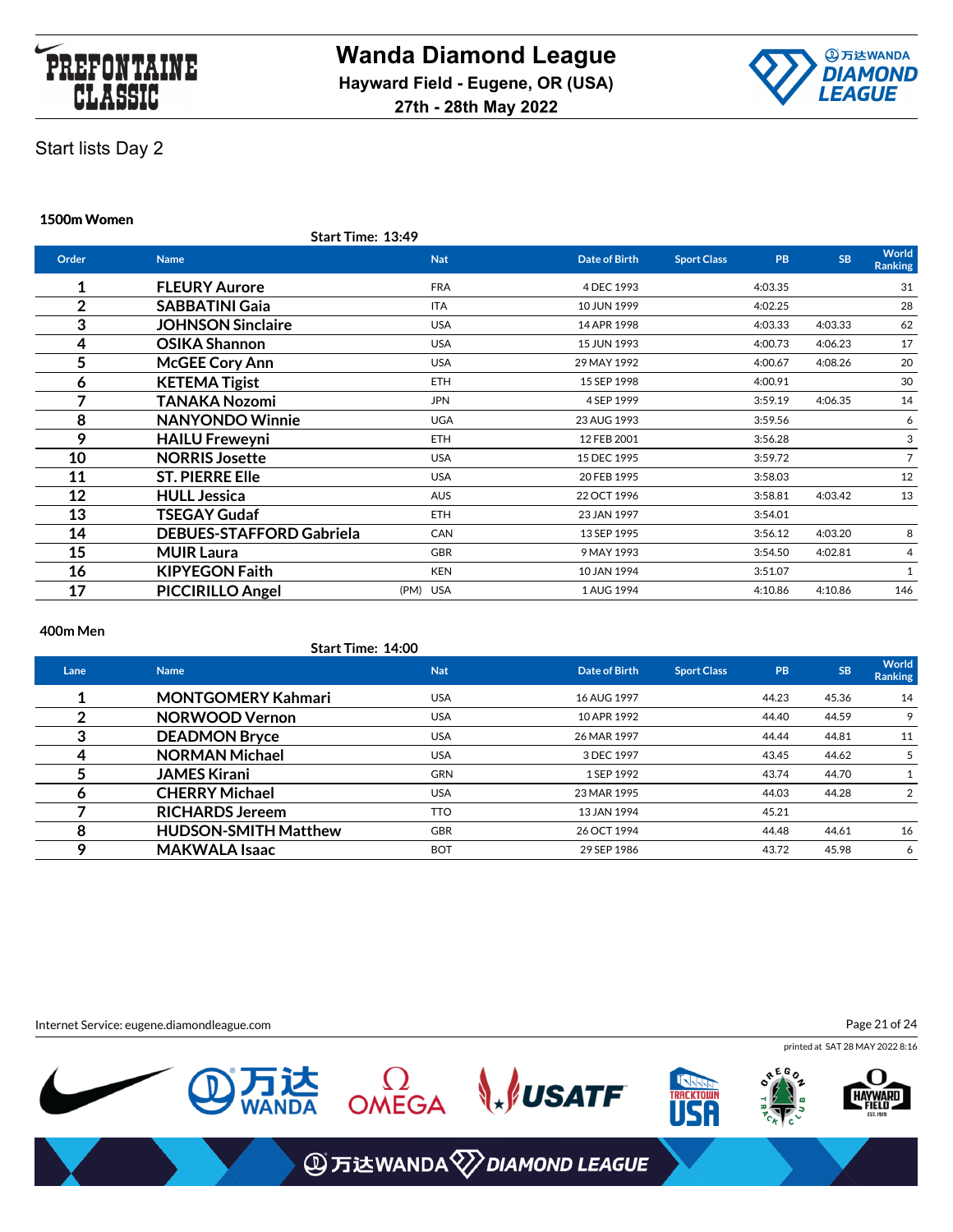



#### **Shot Put Men**

|       |                     | Start Time: 14:04 |               |                    |           |           |                         |
|-------|---------------------|-------------------|---------------|--------------------|-----------|-----------|-------------------------|
| Order | <b>Name</b>         | <b>Nat</b>        | Date of Birth | <b>Sport Class</b> | <b>PB</b> | <b>SB</b> | World<br><b>Ranking</b> |
|       | <b>CROUSER Ryan</b> | <b>USA</b>        | 18 DEC 1992   |                    | 23.37     | 22.75     |                         |
|       | <b>KOVACS Joe</b>   | <b>USA</b>        | 28 JUN 1989   |                    | 22.91     | 22.46     | 3                       |
|       | <b>WALSH Tomas</b>  | <b>NZL</b>        | 1 MAR 1992    |                    | 22.90     | 21.60     | 2                       |
| л     | <b>PONZIO Nick</b>  | <b>ITA</b>        | 4 JAN 1995    |                    | 21.83     | 21.83     | 10                      |
|       | <b>HILL Darrell</b> | <b>USA</b>        | 17 AUG 1993   |                    | 22.44     | 21.68     | 12                      |
|       | <b>WEIR Zane</b>    | <b>ITA</b>        | 7 SEP 1995    |                    | 21.99     | 21.99     |                         |
|       |                     |                   |               |                    |           |           |                         |

#### **800m Women**

#### **Start Time: 14:06**

| Lane    | <b>Name</b>             | <b>Nat</b> | Date of Birth | <b>Sport Class</b> | <b>PB</b> | <b>SB</b> | World<br>Ranking |
|---------|-------------------------|------------|---------------|--------------------|-----------|-----------|------------------|
|         | <b>MEYER Michaela</b>   | <b>USA</b> | 4 JUL 1998    |                    | 1:58.55   | 2:02.92   |                  |
|         | <b>HURTA Sage</b>       | <b>USA</b> | 23 JUN 1998   |                    | 1:59.76   | 1:59.76   |                  |
| 3       | <b>NAKAAYI Halimah</b>  | <b>UGA</b> | 16 OCT 1994   |                    | 1:58.03   | 2:00.93   | 8                |
| 4       | <b>WILSON Ajee</b>      | <b>USA</b> | 8 MAY 1994    |                    | 1:55.61   | 2:03.09   | 12               |
|         | <b>HODGKINSON Keely</b> | <b>GBR</b> | 3 MAR 2002    |                    | 1:55.88   | 1:58.63   |                  |
| n       | <b>ROGERS Raevyn</b>    | <b>USA</b> | 7 SEP 1996    |                    | 1:56.81   | 1:58.77   | 6                |
|         | <b>WILSON Allie</b>     | <b>USA</b> | 31 MAR 1996   |                    | 1:58.18   | 1:58.18   | 24               |
| 8       | <b>GOULE Natoya</b>     | <b>JAM</b> | 30 MAR 1991   |                    | 1:56.15   | 2:00.13   | 4                |
| $9 - 1$ | <b>REEKIE Jemma</b>     | <b>GBR</b> | 6 MAR 1998    |                    | 1:56.90   |           | 5                |
| $9 - 2$ | <b>CHAMBERS Kendra</b>  | (PM) USA   | 11 SEP 1990   |                    | 2:00.76   | 2:04.63   | 88               |

#### **3000m Steeplechase Women**

**Start Time: 14:14**

| Order | <b>Name</b>                        | <b>Nat</b> | Date of Birth | <b>Sport Class</b> | <b>PB</b> | <b>SB</b> | World<br>Ranking |
|-------|------------------------------------|------------|---------------|--------------------|-----------|-----------|------------------|
|       | <b>RAINSBERGER Katie</b>           | <b>USA</b> | 18 AUG 1998   |                    | 9:30.18   | 9:33.23   | 48               |
|       | <b>ABEBE Mekides</b>               | <b>ETH</b> | 29 JAN 2001   |                    | 9:02.52   | 9:43.80   | 4                |
| 3     | <b>GETACHEW Workua</b>             | <b>ETH</b> | 7 DEC 1995    |                    | 9:41.80   | 9:41.80   |                  |
| 4     | <b>YAVI Winfred Mutile</b>         | <b>BRN</b> | 31 DEC 1999   |                    | 9:02.64   | 9:23.11   | 8                |
|       | <b>CHEPKOECH Jackline</b>          | <b>KEN</b> | 2003          |                    | 9:26.55   | 9:26.55   |                  |
| n     | <b>CHESPOL Celliphine Chepteek</b> | <b>KEN</b> | 23 MAR 1999   |                    | 8:58.78   | 9:38.02   | 10               |
|       | <b>COBURN Emma</b>                 | <b>USA</b> | 19 OCT 1990   |                    | 9:02.35   |           | 9                |
| 8     | <b>FRERICHS Courtney</b>           | <b>USA</b> | 18 JAN 1993   |                    | 8:57.77   |           | 3                |
|       | <b>CHEMUTAI Peruth</b>             | <b>UGA</b> | 10 JUL 1999   |                    | 9:01.45   | 9:20.07   | 5                |
| 10    | <b>JERUTO Norah</b>                | <b>KAZ</b> | 2 OCT 1995    |                    | 8:53.65   | 9:04.95   |                  |
| 11    | <b>CHEPNGETICH Rosefline</b>       | (PM) KEN   | 17 JUN 1997   |                    | 9:08.23   |           | 15               |

Internet Service: eugene.diamondleague.com

Page 22 of 24

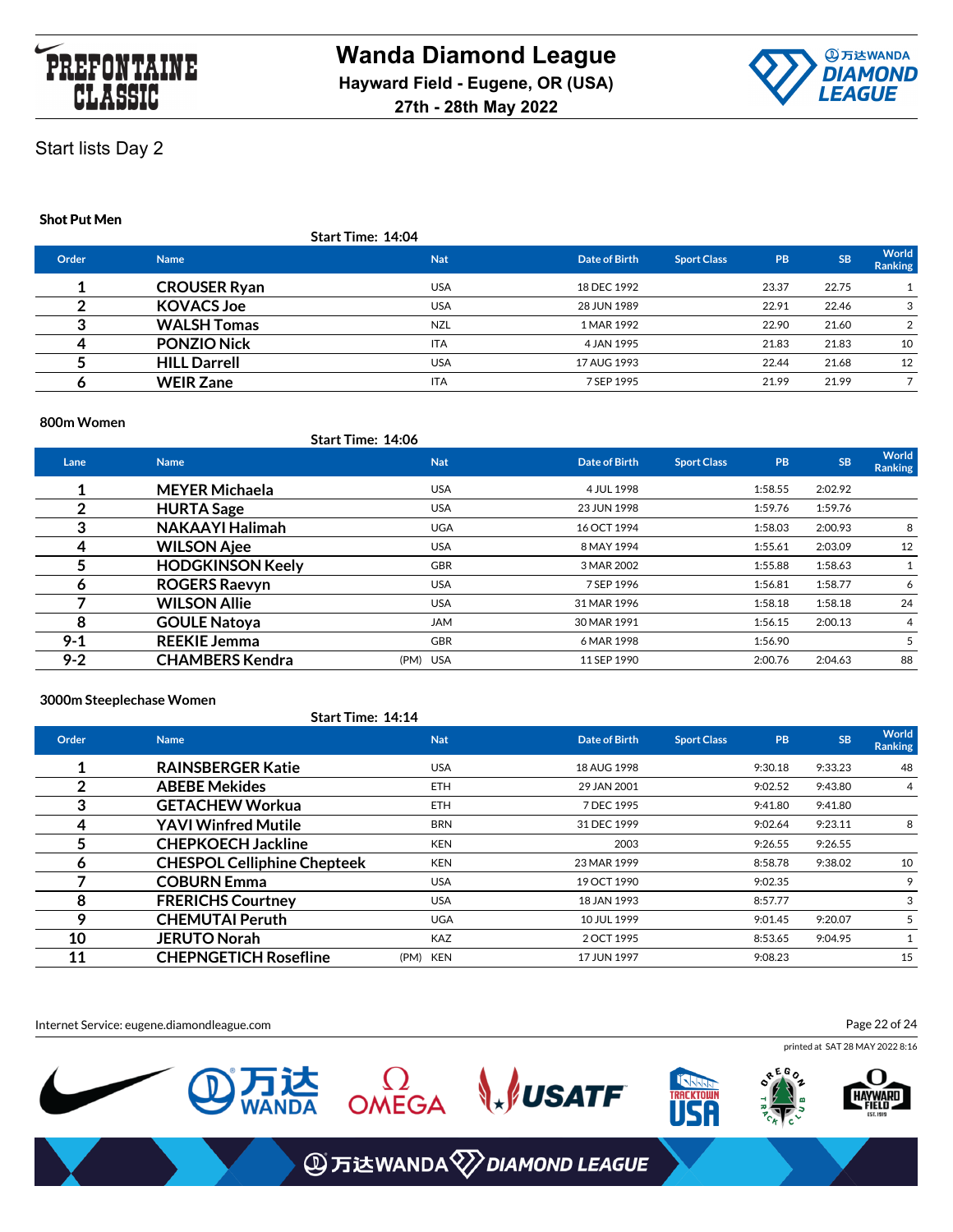



### **200m Women**

|      | Start Time: 14:33              |            |               |                    |           |           |                  |
|------|--------------------------------|------------|---------------|--------------------|-----------|-----------|------------------|
| Lane | <b>Name</b>                    | <b>Nat</b> | Date of Birth | <b>Sport Class</b> | <b>PB</b> | <b>SB</b> | World<br>Ranking |
|      | <b>BRYANT Dezerea</b>          | <b>USA</b> | 27 APR 1993   |                    | 22.18     | 22.92     | 13               |
| っ    | <b>CLARK Tamara</b>            | <b>USA</b> | 9 JAN 1999    |                    | 21.98     | 22.66     | 11               |
| 3    | <b>STURGIS Cambrea</b>         | <b>USA</b> | 27 MAR 1999   |                    | 22.12     | 22.40     | 26               |
| 4    | <b>KAMBUNDJI Mujinga</b>       | SUI        | 17 JUN 1992   |                    | 22.26     | 22.83     |                  |
|      | <b>FRASER-PRYCE Shelly-Ann</b> | <b>JAM</b> | 27 DEC 1986   |                    | 21.79     | 22.79     | 8                |
| 6    | <b>BROWN Brittany</b>          | <b>USA</b> | 18 APR 1995   |                    | 22.22     | 22.29     | 19               |
|      | <b>PRANDINI Jenna</b>          | <b>USA</b> | 20 NOV 1992   |                    | 21.89     | 22.45     | 12               |
| 8    | <b>STRACHAN Anthonique</b>     | <b>BAH</b> | 22 AUG 1993   |                    | 22.32     | 22.55     | 16               |
| Q    | <b>JACKSON Shawnti</b>         | <b>USA</b> | 2 MAY 2005    |                    | 23.15     |           |                  |

### **1 Mile Men**

| <b>Bowerman Mile</b> | Start Time: 14:39                  |            |               |                    |           |           |                         |
|----------------------|------------------------------------|------------|---------------|--------------------|-----------|-----------|-------------------------|
| Order                | <b>Name</b>                        | <b>Nat</b> | Date of Birth | <b>Sport Class</b> | <b>PB</b> | <b>SB</b> | World<br><b>Ranking</b> |
| 1                    | <b>FONTES Ignacio</b>              | <b>ESP</b> | 22 JUN 1998   |                    | 3:59.82   |           | 12                      |
| $\overline{2}$       | <b>INGEBRIGTSEN Filip</b>          | <b>NOR</b> | 20 APR 1993   |                    | 3:49.60   |           |                         |
| 3                    | <b>KETER Vincent Kibet</b>         | <b>KEN</b> | 11 MAR 2002   |                    |           |           | 47                      |
| 4                    | <b>MURPHY Clayton</b>              | <b>USA</b> | 26 FEB 1995   |                    | 3:51.99   |           |                         |
| 5                    | <b>PHILIBERT-THIBOUTOT Charles</b> | CAN        | 31 DEC 1990   |                    | 3:52.97   |           | 44                      |
| 6                    | <b>SAHLMAN Colin</b>               | <b>USA</b> |               |                    | 4:05.79   |           |                         |
|                      | <b>HOCKER Cole</b>                 | <b>USA</b> | 6 JUN 2001    |                    |           |           | 11                      |
| 8                    | <b>HOARE Oliver</b>                | <b>AUS</b> | 29 JAN 1997   |                    | 3:51.63   |           | 5                       |
| 9                    | <b>CHERUIYOT Timothy</b>           | <b>KEN</b> | 20 NOV 1995   |                    | 3:49.64   |           | 1                       |
| 10                   | <b>HEYWARD Jake</b>                | <b>GBR</b> | 26 APR 1999   |                    | 3:52.15   | 3:53.25   | 14                      |
| 11                   | <b>TEARE Cooper</b>                | <b>USA</b> | 18 AUG 1999   |                    | 4:00.16   |           |                         |
| 12                   | <b>PAULSON William</b>             | <b>CAN</b> | 17 NOV 1994   |                    | 4:01.78   |           | 81                      |
| 13                   | <b>KIPSANG Abel</b>                | <b>KEN</b> | 27 NOV 1996   |                    | 3:52.20   |           | 4                       |
| 14                   | <b>INGEBRIGTSEN Jakob</b>          | <b>NOR</b> | 19 SEP 2000   |                    | 3:47.24   |           | $\overline{2}$          |
| 15                   | <b>SOWINSKI Erik</b>               | (PM) USA   | 21 DEC 1989   |                    | 4:01.44   |           |                         |
|                      |                                    |            |               |                    |           |           |                         |

Internet Service: eugene.diamondleague.com

Page 23 of 24